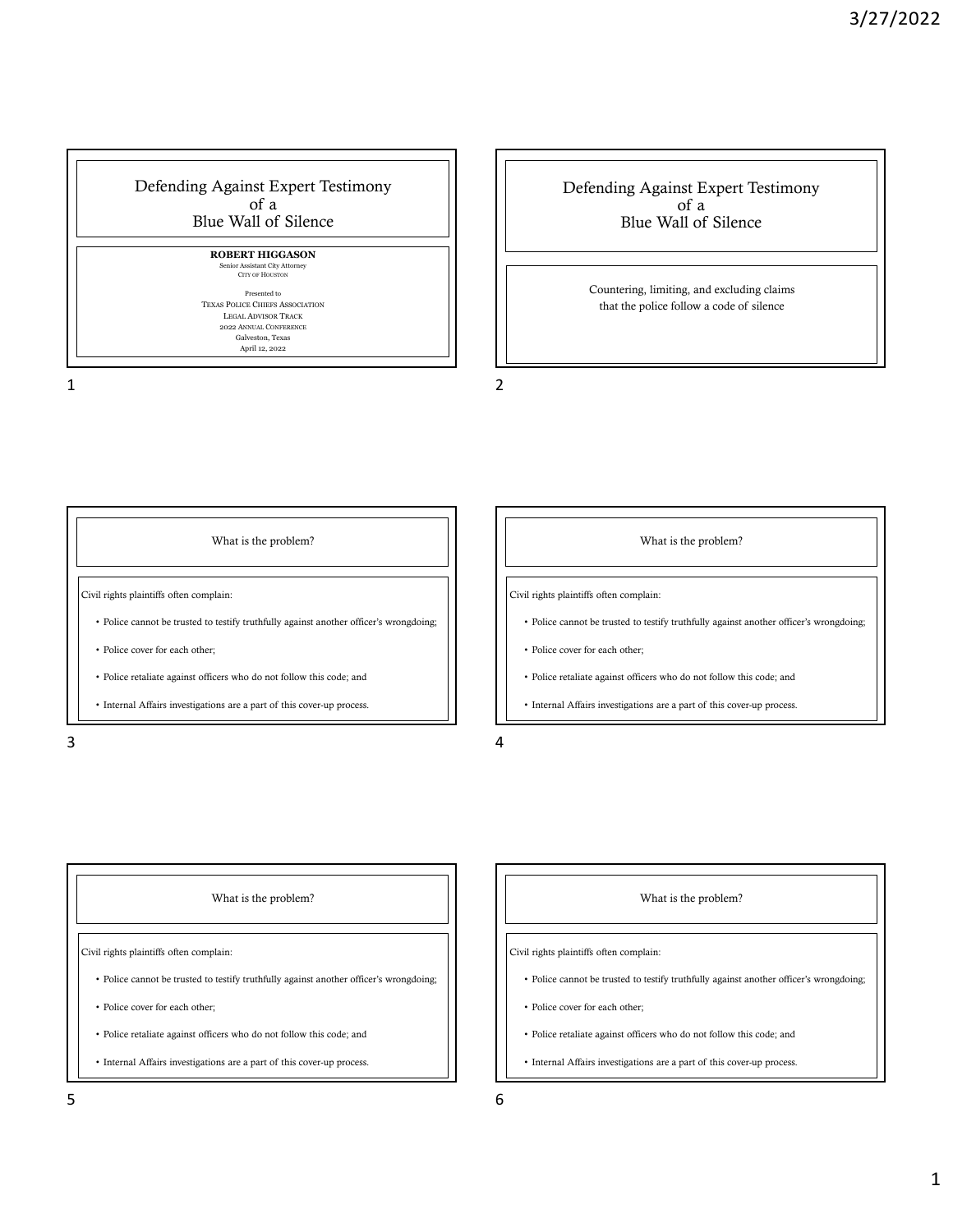

| What is the problem?                     |
|------------------------------------------|
|                                          |
| Why care about this?                     |
| Prejudices the factfinder.               |
| Outside of court, it prejudices society. |
|                                          |

| Various Names of the Problem |
|------------------------------|
| Blue Wall of Silence         |
| Blue Code of Silence         |
| <b>Blue Shield</b>           |
| Blue Wall                    |
| <b>Blue Curtain</b>          |
| Blue Veil                    |
| Code of Silence              |









687 F.2d at 83.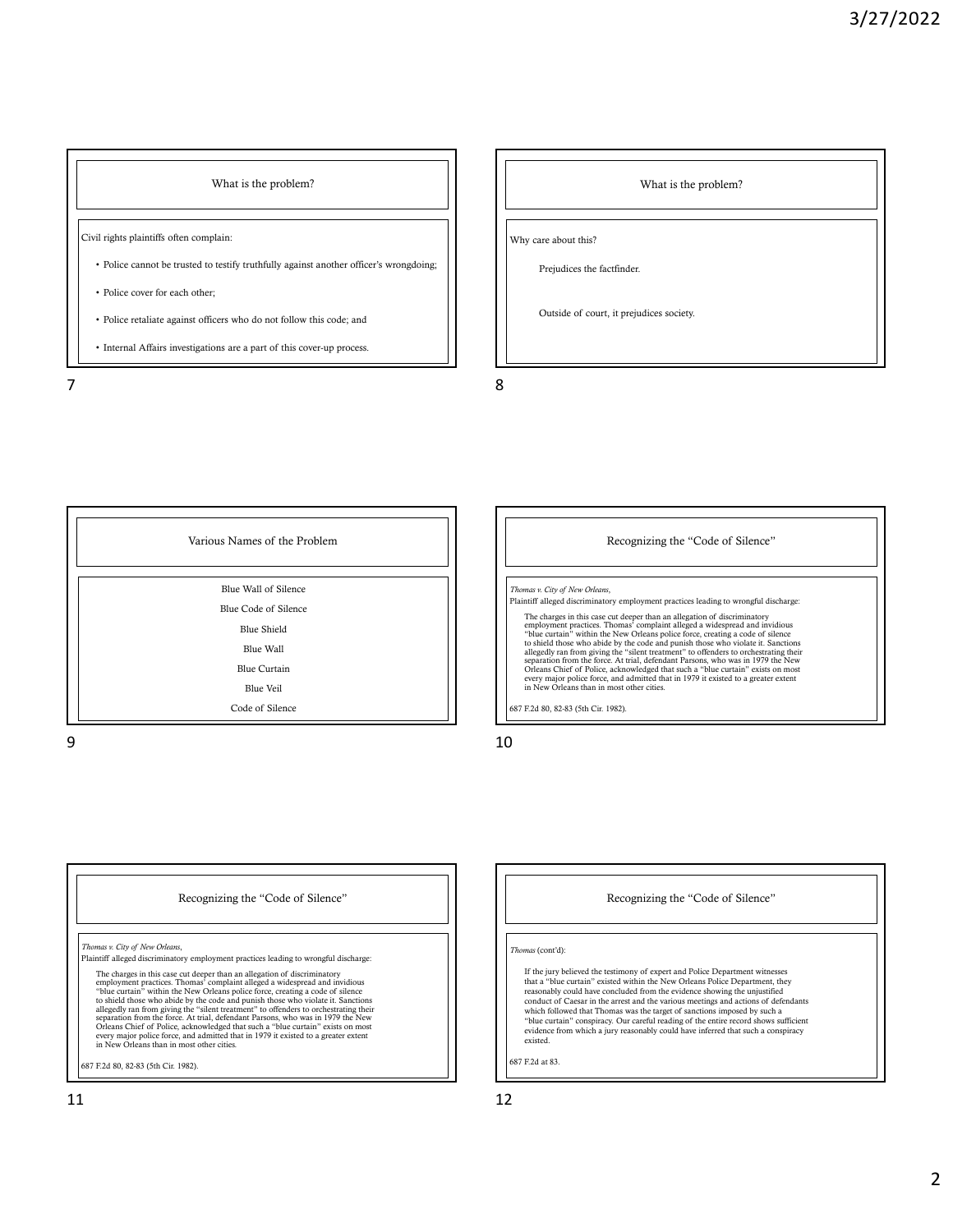# Recognizing the "Code of Silence"

Recognizing the "Code of Silence"

*P*olice sergeant brought claim under 42 U.S.C. § 1983 alleging retaliation in violation of her First Amendment rights after exposing police misconduct within her unit.

 $13$  and  $14$ 

Plaintiff's central hook for establishing municipal liability rests on her claim that the actions taken against her were a manifestation of the NYPD's unofficial policy or custom known as the "blue wall of silence." \* \* \* According to plaintiff, the "blue wall of silence" discourages officers from reporting other officers' mistakes and subjects officers who speak out about police misconduct to retaliation. No. 01 Civ.10627 CBM, 2004 WL 758299 at \*11 (S.D.N.Y. April 7, 2004)

*Barry* (cont'd):

*Barry v. New York City Police Dept.*

*1. Liability Based on Custom of Retaliation*

"The policy or custom used to anchor [municipal] liability need not be contained in an explicitly adopted rule or regulation." Sorhaco v. New York City Police Dept., 971 F.2d 864, 871 (2d Cir. 1992). Instead, a plaintiff employees can give rise to section 1983 municipal liability, their discriminatory<br>practice must be so manifest as to imply the constructive acquiescence of senior<br>policy-making officials." Id. (internal quotations and cita

No. 01 Civ.10627 CBM, 2004 WL 758299 at \*11.

 $15$  and  $16$ 

Recognizing the "Code of Silence"

Recognizing the "Code of Silence"

*P*olice sergeant brought claim under 42 U.S.C. § 1983 alleging retaliation in violation of her First Amendment rights after exposing police misconduct within her unit.

Plaintiff's central hook for establishing municipal liability rests on her claim that the actions taken against her were a manifestation of the NYPD's unofficial policy or custom known as the "blue wall of silence." \* \* \* According to plaintiff, the "blue wall of silence" discourages officers from reporting other officers' mistakes and subjects officers who speak out about police misconduct to retaliation. No. 01 Civ.10627 CBM, 2004 WL 758299 at \*11 (S.D.N.Y. April 7, 2004)

*Barry* (cont'd):

*Barry v. New York City Police Dept.*

*1. Liability Based on Custom of Retaliation*

"The policy or custom used to anchor [municipal] liability need not be contained in an explicitly adopted rule or regulation." *Sorlucco v. New York City Police Dept.*, 971 F.2d 864, 871 (2d Cir.1992). Instead, a plaintiff can show that practices are so persistent, widespread, and permanent that they constitute a custom or usage with the force of law. *Id.* at 871. However, "before the a employees can give rise to section 1983 municipal liability, their discriminatory practice must be so manifest as to imply the constructive acquiescence of senior policy-making officials." *Id*. (internal quotations and citations omitted).

No. 01 Civ.10627 CBM, 2004 WL 758299 at \*11.







402 F.3d 225, 229 (1st Cir. 2005)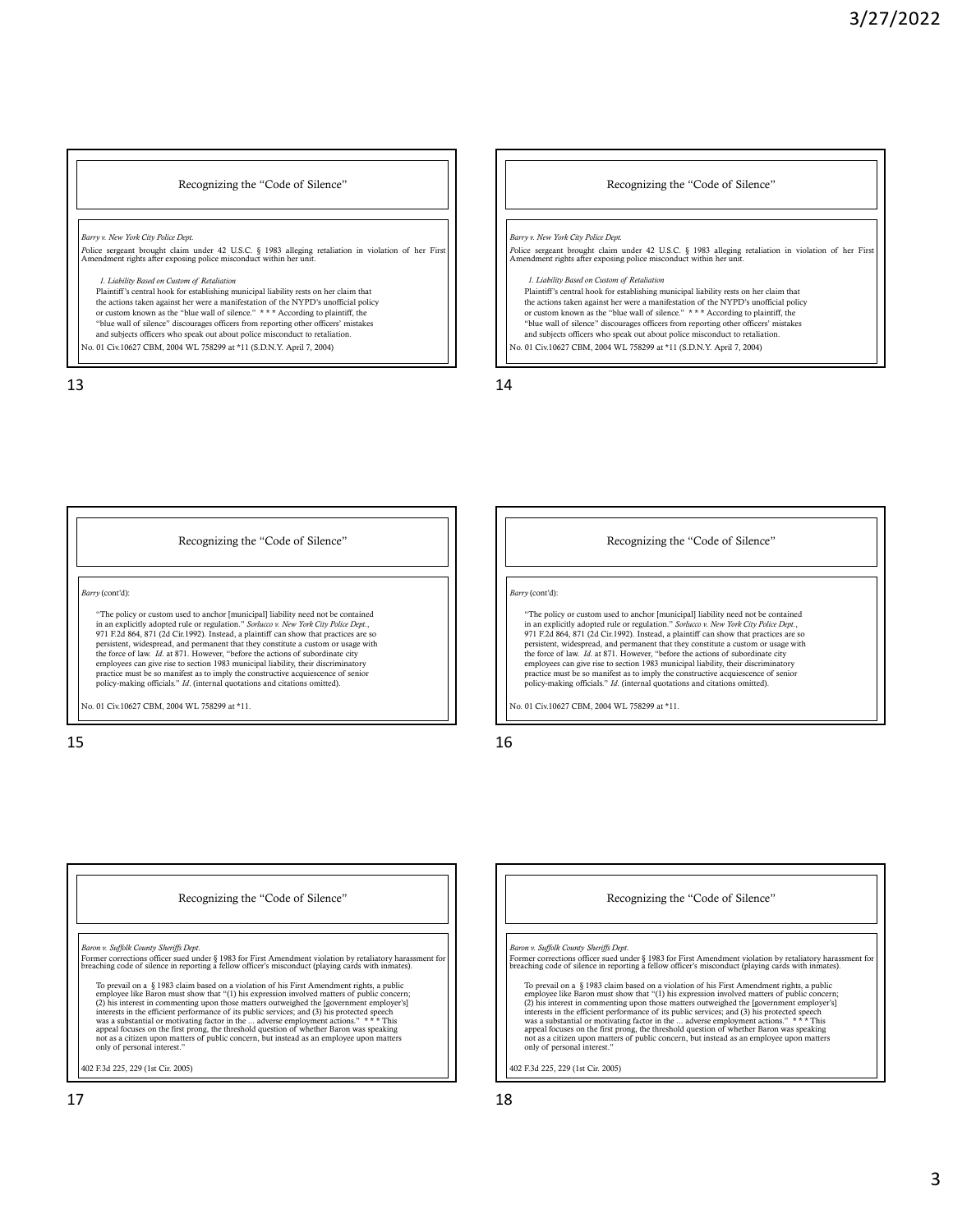# Recognizing the "Code of Silence"

*Baron v. Suffolk County Sheriffs Dept*.

Former corrections officer sued under § 1983 for First Amendment violation by retaliatory harassment for breaching code of silence in reporting a fellow officer's misconduct (playing cards with inmates).

To prevail on a § 1983 claim based on a violation of his First Amendment rights, a public employee like Baron must show that "(1) his expression involved matters of public concern; (2) his interest in commenting upon thos

402 F.3d 225, 229 (1st Cir. 2005)

Recognizing the "Code of Silence"

# *Baron* (cont'd):

The wrongdoing Baron complained of, including officers' violations of prison policy, retaliation for breaching the code of silence, and prison officials' failure to investigate or put a stop to that retaliation, affected not only Baron and his co-workers, but also the prison inmates who were under the Department's control. Accordingly, Baron's speech involved a "legitimate matter of inherent concern to the electorate[.]"

402 F.3d at 234.

 $19$  20

Recognizing the "Code of Silence" *Baron* (cont'd) Baron's attorney then asked [Deputy Superintendent] Feeney to read from his earlier deposition, in which the following exchange took place: Q: Are you aware of any code of silence between fellow officers reporting violations on each other? A: Yes. Q: What is it, the code of silence? A: Lack of reporting to protect each other.<br>Q: When Officer Baron reported Sergeant Curtis, did he violate that?<br>A: Yes.<br>Feeney was then asked if there would be."<br>officer. He answered, "There could be." 402 F.3d at 237-38. 402 F.3d at 238.

21 22

Recognizing the "Code of Silence" *Baron* (cont'd): That other Department employees denied at trial the existence of a code of silence would not preclude a reasonable trier of fact from crediting Feeney's statements as evidence of a custom. The jury could have found that Feeney's statements, together with Baron's testimony that the harassment began almost immediately after he reported Curtis, demonstrated a custom of retaliation to enforce a code of silence. \* \* \* In light of such difficulties in corroborating a code of silence, Baron's testimony takes on additional weight and [Deputy Superintendent] Feeney's admission regarding his knowledge of the code is all the more significant.





reported Curtis, demonstrated a custom of retaliation to enforce a code of silence. \* \* \* In light of such difficulties in corroborating a code of silence, Baron's testimony takes on additional weight and [Deputy Superintendent] Feeney's admission regarding his knowledge of the code is all the more significant. 402 F.3d at 238.

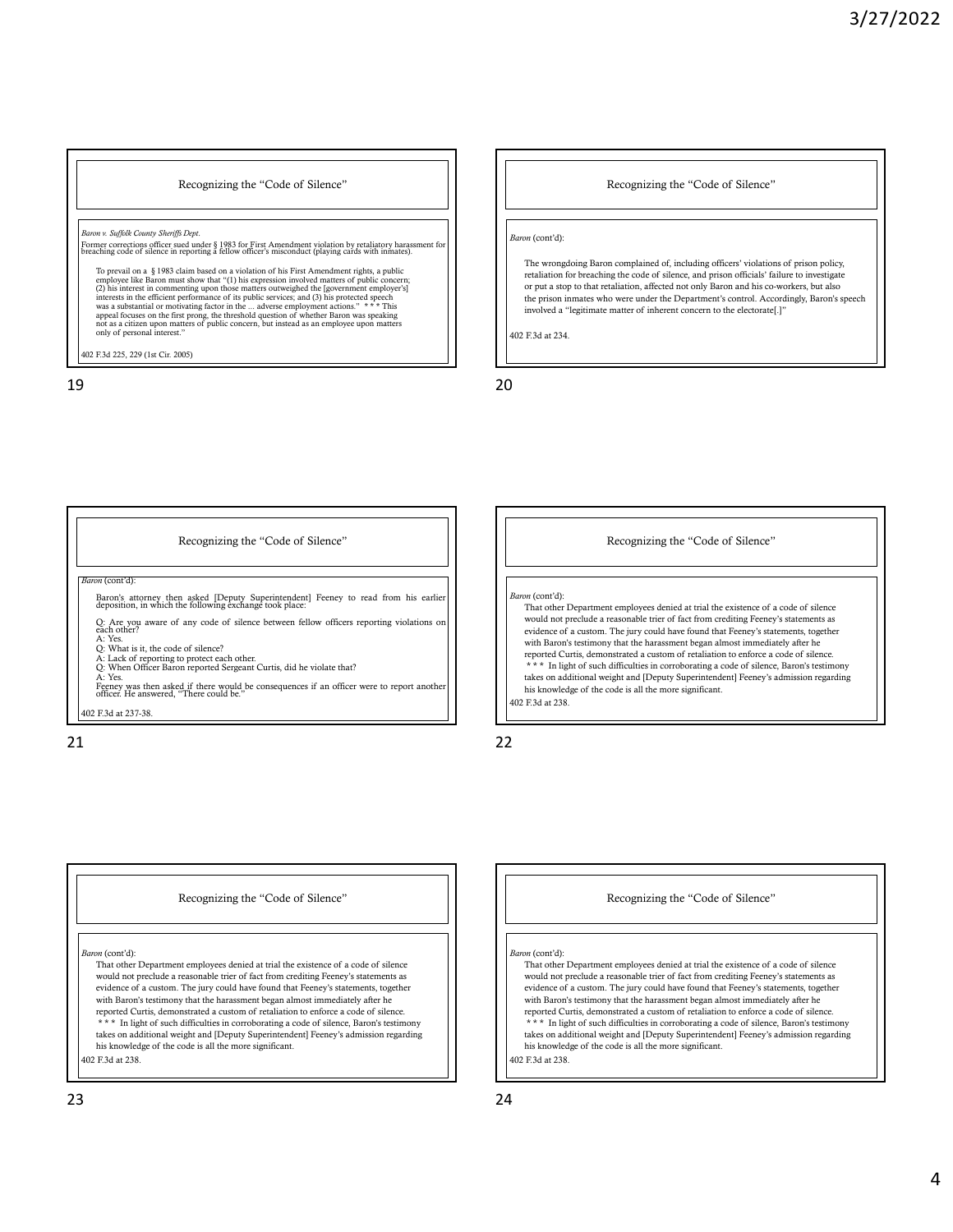

2) "First Amendment right to free speech was violated when she was subjected to retaliation following her efforts to seek redress for this harassment and discrimination."

No. 94 CV 3911(CLP), 1997 WL 33323099 at \*1 (E.D.N.Y. Sept. 9, 1997)

 $25$  25



Recognizing the "Code of Silence" *Valentin* (cont'd) Valentin also alleged "that the Housing Police have an unconstitutional policy or practice of tolerating and condoning the type of sexual harassment and discrimination experienced by plaintiff." 1997 WL 33323099 at \*11.

Recognizing the "Code of Silence"

*Valentin* (cont'd)

Defendants have moved *in limine* to exclude the testimony of plaintiff's expert, Dr. Stephen Leinen. Plaintiff has retained Dr. Leinen to testify in the areas of: . . . 2) retaliation against officers who violate the "code of silence;" . . . .

1997 WL 33323099 at \*13.





Recognizing the "Code of Silence"

*Valentin* (cont'd)

Plaintiff also seeks to introduce testimony by Dr. Leinen on the subject of retaliation against police officers who speak out against the practices of the police department and violate the "code of silence."

1997 WL 33323099 at \*20.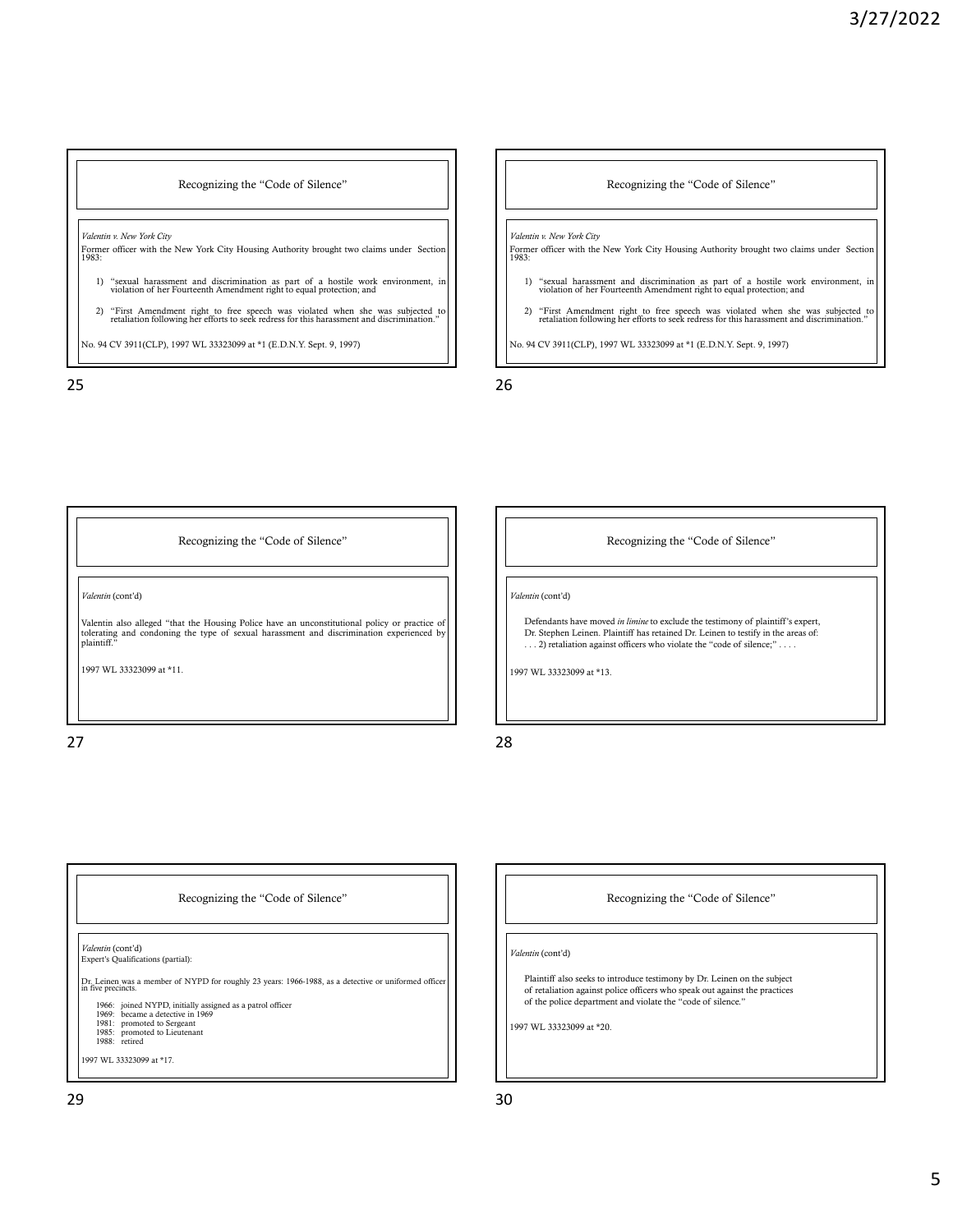# Recognizing the "Code of Silence"

## *Valentin* (cont'd)

Defendants also claim that Dr. Leinen's opinions are unreliable, since he has never compared the NYPD with other work settings, such as the Housing Police, to determine whether the code of silence applies outside of the NYPD. . . . Defendants further argue that Dr. Leinen's testimony about the code of silence is both irrelevant and prejudicial because jurors are "amply equipped to evaluate the credibility of witnesses without expert assistance."

1997 WL 33323099 at \*20. Then, following a discussion of FRE 702 & 703...

31 32

Recognizing the "Code of Silence" *Valentin* (cont'd) Dr. Leinen, then, can use the statements of other police officers, as well as his<br>own experiences in the police force, to form the opinion that the "code of silence"<br>dictates retaliation against officers who bring discrimi their superiors or colleagues. *See Ariza v. City of New York*, 93 CV 5287(CPS), 1996 WL 118535 (E.D.N.Y. Mach 7, 1996) (allowing the plaintiff to introduce the testimony of experts and fellow police officers on the effect of the "blue wall of silence" when officers speak out and subject the police department to public scrutiny).

1997 WL 33323099 at \*20.

Recognizing the "Code of Silence"

*Valentin* (cont'd)

Dr. Leinen, then, can use the statements of other police officers, as well as his own experiences in the police force, to form the opinion that the "code of silence" dictates retaliation against officers who bring discrimination complaints against their superiors or colleagues. *See Ariza v. City of New York*, 93 CV 5287(CPS), 1996 WL 118535 (E.D.N.Y. Mach 7, 1996) (allowing the plaintiff to introduce the testimony of experts and fellow police officers on the effect of the "blue wall of silence" when officers speak out and subject the police department to public scrutiny).

1997 WL 33323099 at \*21.

33 34

Recognizing the "Code of Silence" *Valentin* (cont'd) Dr. Leinen's testimony on the "code of silence," if believed by the jury, would be sufficient to support an inference that there is a policy or a practice of retaliating against officers who press complaints against their fellow officers. Dr. Leinen's testimony would also be relevant in demonstrating that this policy or practice was the proximate cause of plaintiff's injury. 1997 WL 33323099 at \*22.



Recognizing the "Code of Silence"

*Valentin* (cont'd)

Plaintiff has presented sufficient evidence, if believed, to suggest that retaliatory acts were taken against her in response to her complaints about the sexual harassment she experienced in her unit. To the extent that Dr. Leinen's testimony proposes to explain the phenomenon of the "code of silence" and its operation in this context, this Court finds that the testimony is relevant and will be helpful to the jury. Moreover, this type of evidence is particularly relevant to plaintiff's *Monell* claims of custom and usage against the municipality.

1997 WL 33323099 at \*23.



# *Valentin* (cont'd)

Plaintiff has presented sufficient evidence, if believed, to suggest that retaliatory acts were taken against her in response to her complaints about the sexual harassment she experienced in her unit. To the extent that Dr. Leinen's testimony proposes to explain the phenomenon of the "code of silence" and its operation in this context, this Court finds that the testimony is relevant and will be helpful to the jury. Moreover, this type of evidence is particularly relevant to plaintiff's *Monell* claims of custom and usage against the municipality.

1997 WL 33323099 at \*23.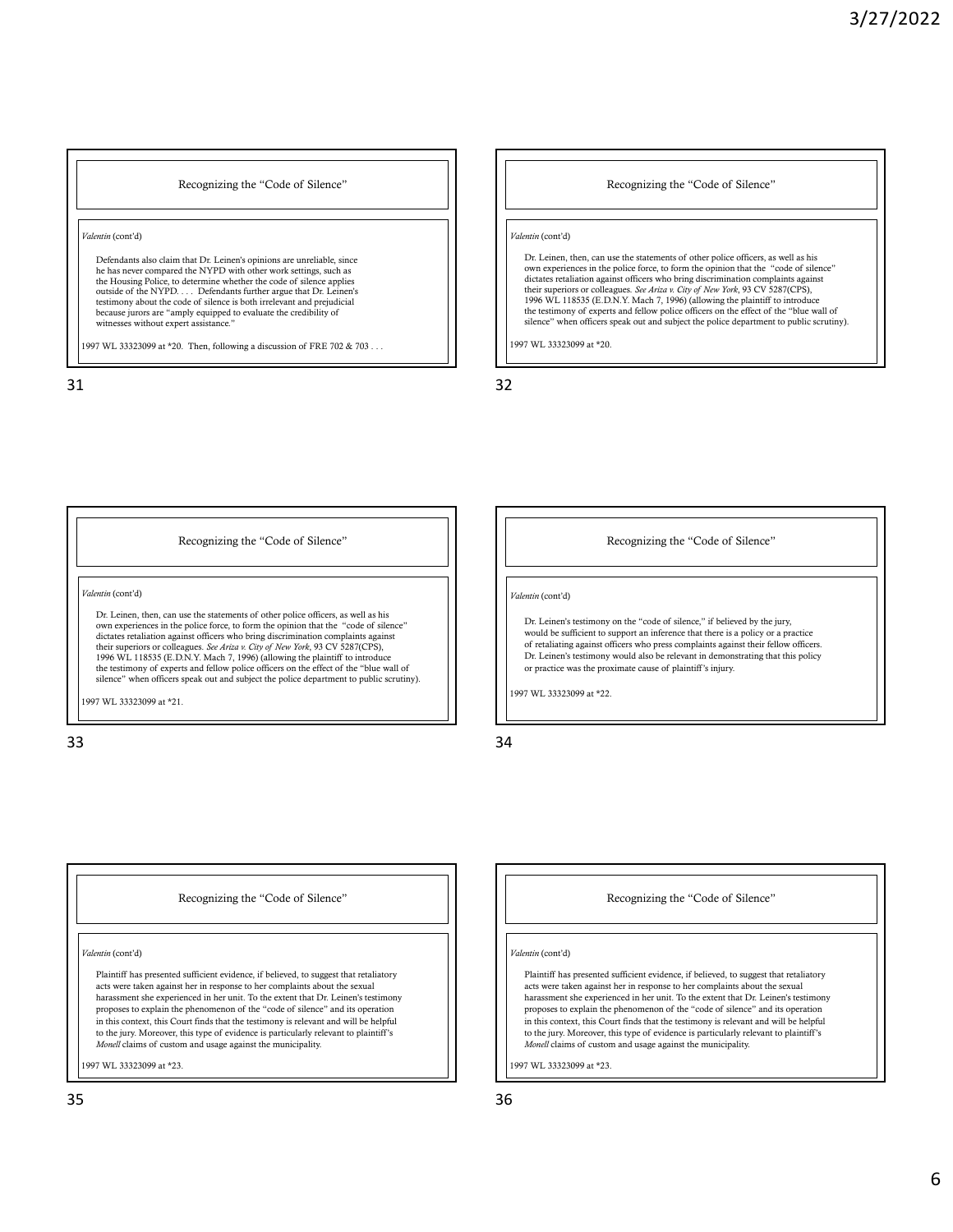# Recognizing the "Code of Silence"

# *Valentin* (cont'd)

Plaintiff has presented sufficient evidence, if believed, to suggest that retaliatory acts were taken against her in response to her complaints about the sexual harassment she experienced in her unit. To the extent that Dr. Leinen's testimony proposes to explain the phenomenon of the "code of silence" and its operation in this context, this Court finds that the testimony is relevant and will be helpful to the jury. Moreover, this type of evidence is particularly relevant to plaintiff's *Monell* claims of custom and usage against the municipality.

1997 WL 33323099 at \*23.

 $37$  38



Federal Rules of Evidence Governing

(d) the expert has reliably applied the principles and methods to the facts of the

case.





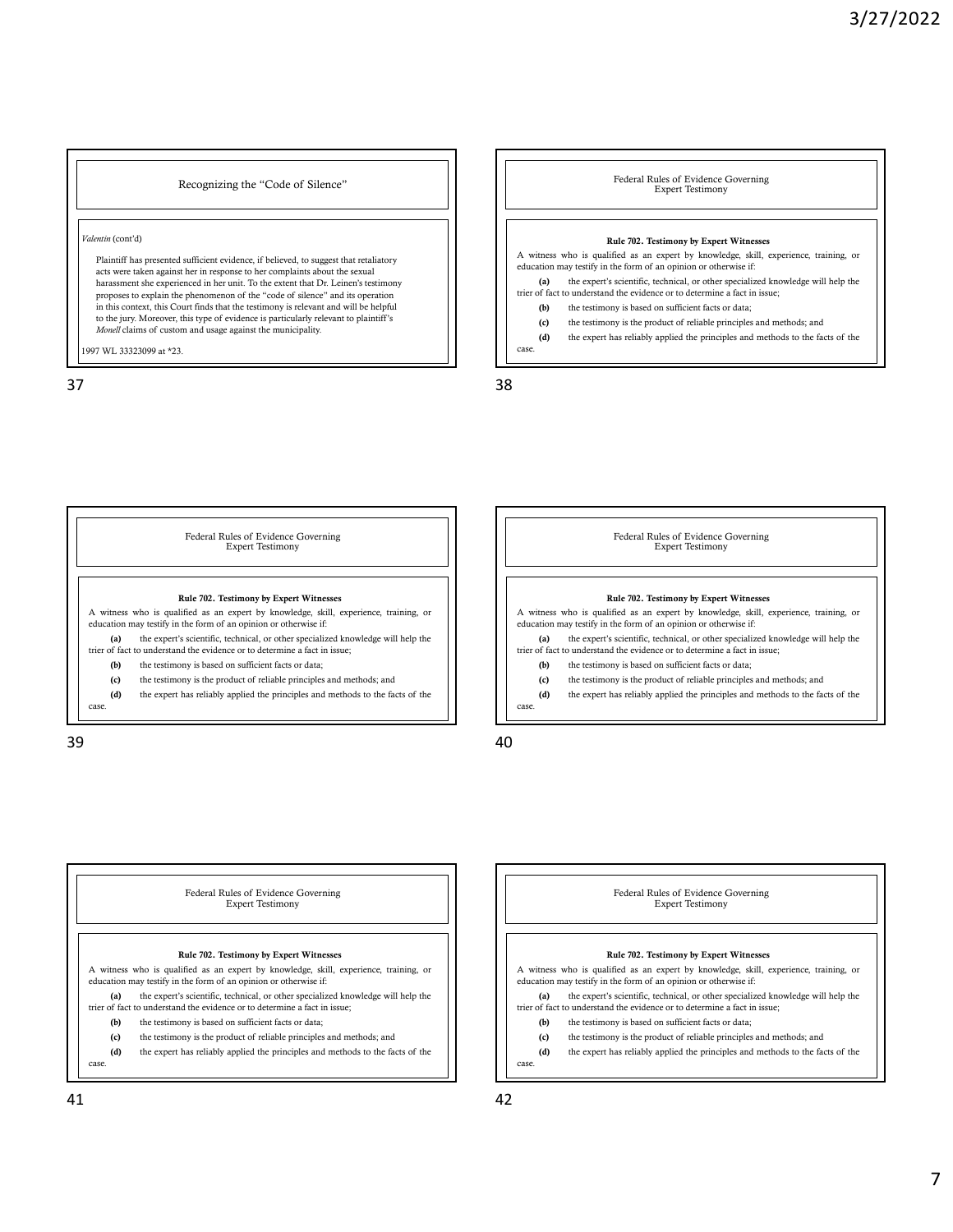

A witness who is qualified as an expert by knowledge, skill, experience, training, or education may testify in the form of an opinion or otherwise if:

(a) the expert's scientific, technical, or other specialized knowledge will help the trier of fact to understand the evidence or to determine a fact in issue;

- (b) the testimony is based on sufficient facts or data;
- (c) the testimony is the product of reliable principles and methods; and
- (d) the expert has reliably applied the principles and methods to the facts of the

case.

43 44

prejudicial effect.

Federal Rules of Evidence Governing Expert Testimony

### Rule 703. Bases of an Expert's Opinion Testimony

An expert may base an opinion on facts or data in the case that the expert has been made aware of or personally observed. If experts in the particular field would reasonably rely on those kinds of facts or data in forming an opinion on the subject, they need not be admissible for the opinion to be admitted. But if the facts or data would otherwise be inadmissible, the proponent of the opinion may disclose them to the jury only if their probative value in helping the jury evaluate the opinion substantially outweighs their prejudicial effect.

 $45$ 

Federal Rules of Evidence Governing Expert Testimony

Federal Rules of Evidence Governing Expert Testimony

Rule 703. Bases of an Expert's Opinion Testimony An expert may base an opinion on facts or data in the case that the expert has been made aware of or personally observed. If experts in the particular field would reasonably rely on those kinds of facts or data in forming an opinion on the subject, they need not be admissible for the opinion to be admitted. But if the facts or data would otherwise be inadmissible, the proponent of the opinion may disclose them to the jury only if their probative value in helping the jury evaluate the opinion substantially outweighs their

### Rule 703. Bases of an Expert's Opinion Testimony

An expert may base an opinion on facts or data in the case that the expert has been made aware of or personally observed. If experts in the particular field would reasonably rely on those kinds of facts or data in forming an opinion on the subject, they need not be admissible for the opinion to be admitted. But if the facts or data would otherwise be inadmissible, the proponent of the opinion may disclose them to the jury only if their probative value in helping the jury evaluate the opinion substantially outweighs their prejudicial effect.

Federal Rules of Evidence Governing Expert Testimony

# Rule 703. Bases of an Expert's Opinion Testimony

An expert may base an opinion on facts or data in the case that the expert has been made aware of or personally observed. If experts in the particular field would reasonably rely on those kinds of facts or data in forming an opinion on the subject, they need not be admissible for the opinion to be admitted. But if the facts or data would otherwise be inadmissible, the proponent of the opinion may disclose them to the jury only if their probative value in helping the jury evaluate the opinion substantially outweighs their prejudicial effect.

Federal Rules of Evidence Governing Expert Testimony

# Rule 705. Disclosing the Facts or Data Underlying an Expert's Opinion

Unless the court orders otherwise, an expert may state an opinion—and give the reasons for it—without first testifying to the underlying facts or data. But the expert may be required to disclose those facts or data on cross-examination.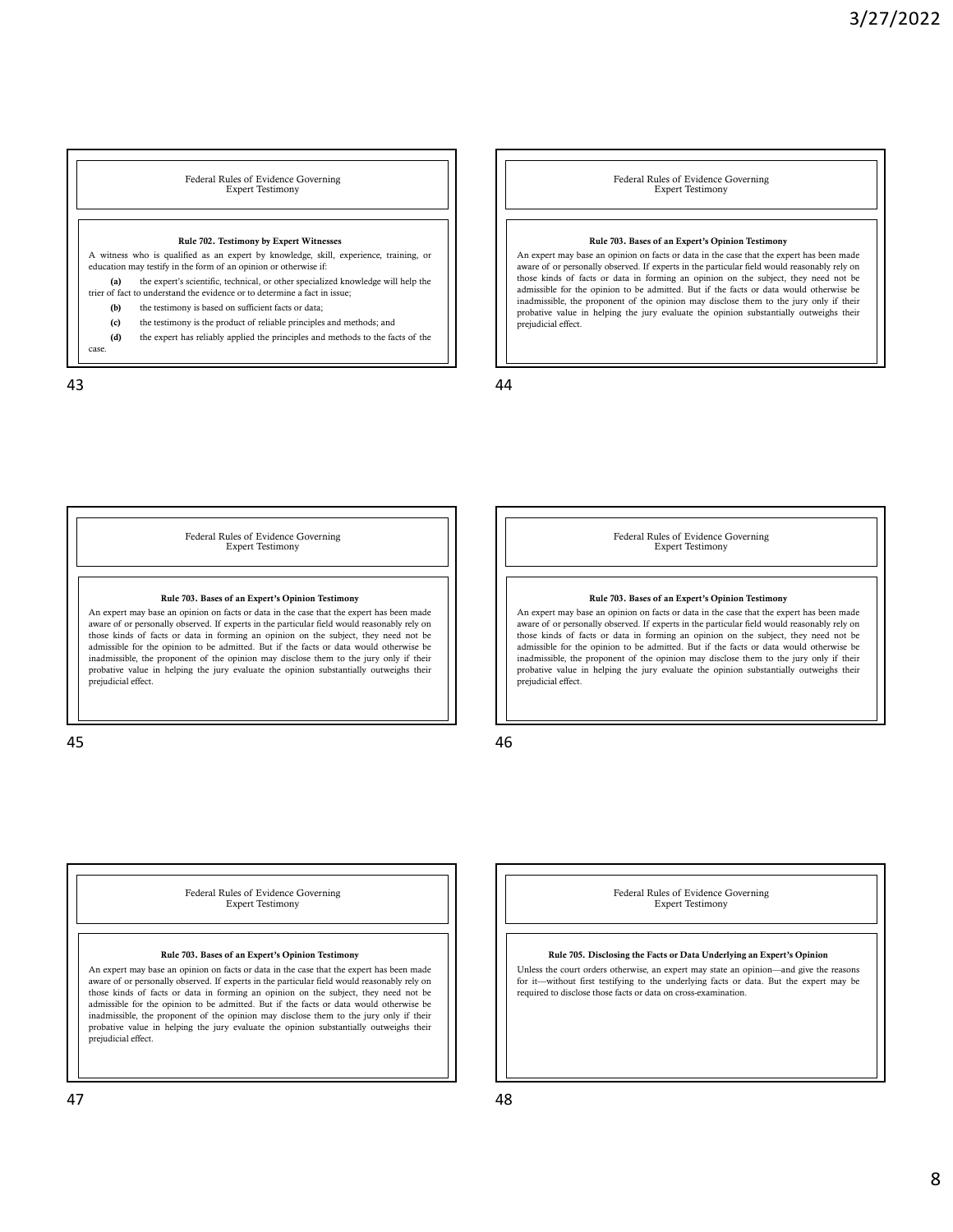Federal Rules of Evidence Governing Expert Testimony

## Rule 705. Disclosing the Facts or Data Underlying an Expert's Opinion

Unless the court orders otherwise, an expert may state an opinion—and give the reasons for it—without first testifying to the underlying facts or data. But the expert may be required to disclose those facts or data on cross-examination.

Federal Rules of Evidence Governing Expert Testimony Rule 401. Test for Relevant Evidence Evidence is relevant if:

(a) it has any tendency to make a fact more or less probable than it would be without the evidence; and

(b) the fact is of consequence in determining the action.

 $49$  50

Federal Rules of Evidence Governing Expert Testimony Rule 402. General Admissibility of Relevant Evidence Relevant evidence is admissible unless any of the following provides otherwise: • the United States Constitution; • a federal statute; • these rules; or • other rules prescribed by the Supreme Court. Irrelevant evidence is not admissible.

 $51$  52

Federal Rules of Evidence Governing Expert Testimony

# Rule 403. Excluding Relevant Evidence for Prejudice, Confusion, Waste of Time, or Other Reasons

The court may exclude relevant evidence if its probative value is substantially outweighed by a danger of one or more of the following: unfair prejudice, confusing the issues, misleading the jury, undue delay, wasting time, or needlessly presenting cumulative evidence.

Federal Rules of Evidence Governing Expert Testimony DANGER: Rule 406. Habit; Routine Practice Evidence of a person's habit or an organization's routine practice may be admitted to prove that on a particular occasion the person or organization acted in accordance with the habit or routine practice. The court may admit this evidence regardless of whether it is corroborated or whether there was an eyewitness. [BEWARE that under FRE 406, evidence that a Code of Silence is <u>this Department's</u><br><u>routine practice</u> is admissible to show that this Department did engage in the Code of<br>Silence in this case. Challenge any testimony of an alleged "code of silence" in the "culture of policing" nationwide or in "virtually all major departments" as not falling within this Rule.]

Federal Rules of Evidence Governing Expert Testimony

DANGER:

# Rule 406. Habit; Routine Practice

Evidence of a person's habit or an organization's routine practice may be admitted to prove that on a particular occasion the person or organization acted in accordance with the habit or routine practice. The court may admit this evidence regardless of whether it is corroborated or whether there was an eyewitness.

[BEWARE that under FRE 406, evidence that a Code of Silence is this Department's routine practice is admissible to show that this Department did engage in the Code of Silence in this case.

Challenge any testimony of an alleged "code of silence" in the "culture of policing" nationwide or in "virtually all major departments" as not falling within this Rule.]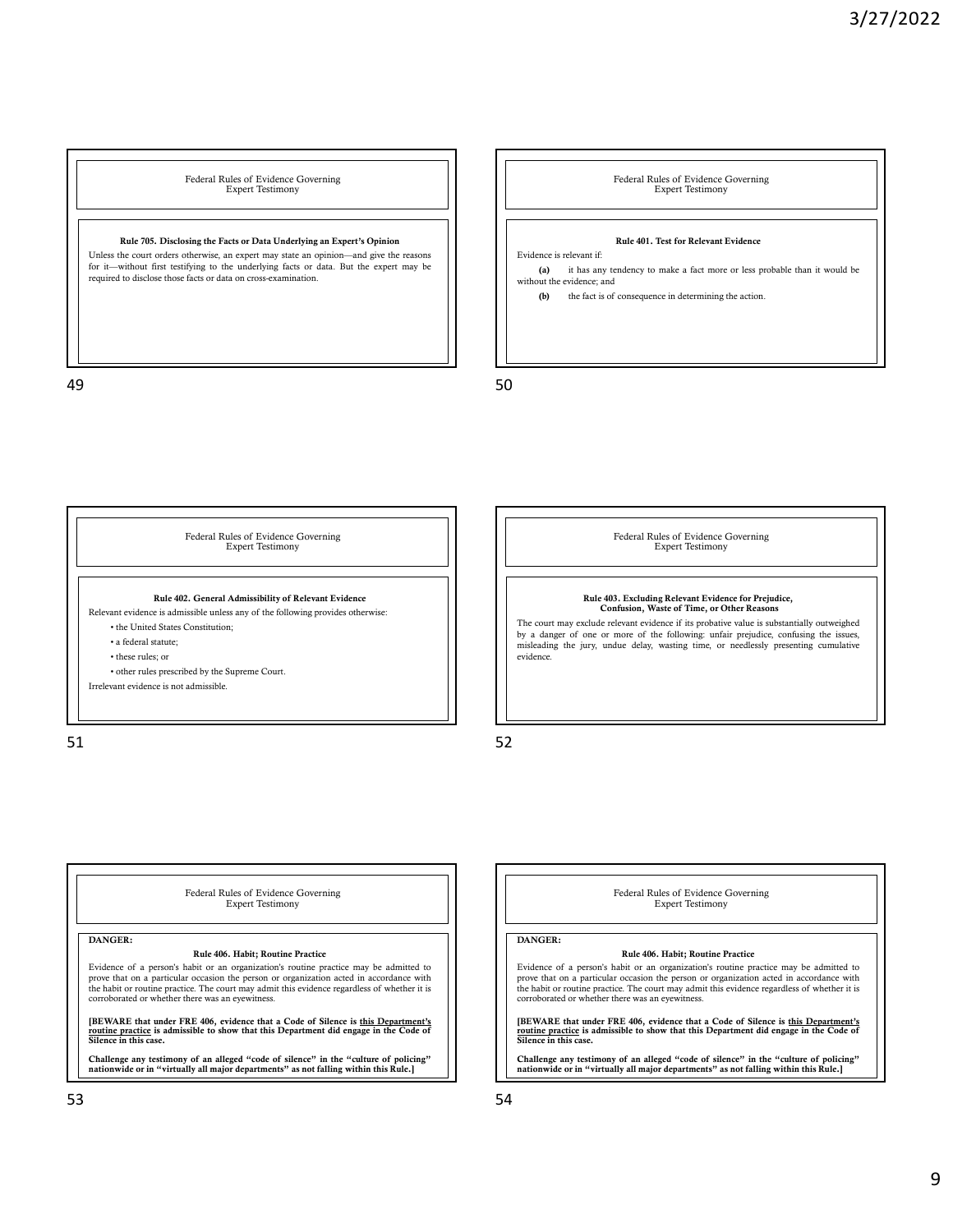Federal Rules of Evidence Governing Expert Testimony

# DANGER:

# Rule 406. Habit; Routine Practice

Evidence of a person's habit or an organization's routine practice may be admitted to prove that on a particular occasion the person or organization acted in accordance with the habit or routine practice. The court may admit this evidence regardless of whether it is corroborated or whether there was an eyewitness.

[BEWARE that under FRE 406, evidence that a Code of Silence is <u>this Department's</u><br><u>routine practice</u> is admissible to show that this Department did engage in the Code of<br>Silence in this case.

Challenge any testimony of an alleged "code of silence" in the "culture of policing" nationwide or in "virtually all major departments" as not falling within this Rule.]







|                         | One Expert's Testimony                                                                                                                                                                                                          |
|-------------------------|---------------------------------------------------------------------------------------------------------------------------------------------------------------------------------------------------------------------------------|
|                         | [Testimony from plaintiff's expert:]                                                                                                                                                                                            |
| "О<br>code of silence?' | Are you familiar with a phenomenon in law enforcement known as 'the                                                                                                                                                             |
| "А                      | Very familiar with the phenomenon known as 'the code of silence.' And<br>I've reviewed research on it, seen it in operation, dealt with it over the years.                                                                      |
| "О                      | Please define it.                                                                                                                                                                                                               |
| "А                      | Well it's very simply an unwritten rule in police organizations found<br>primarily because policing is a paramilitary organization. and you have to depend on<br>your fellow officers for backup on the streets and everything. |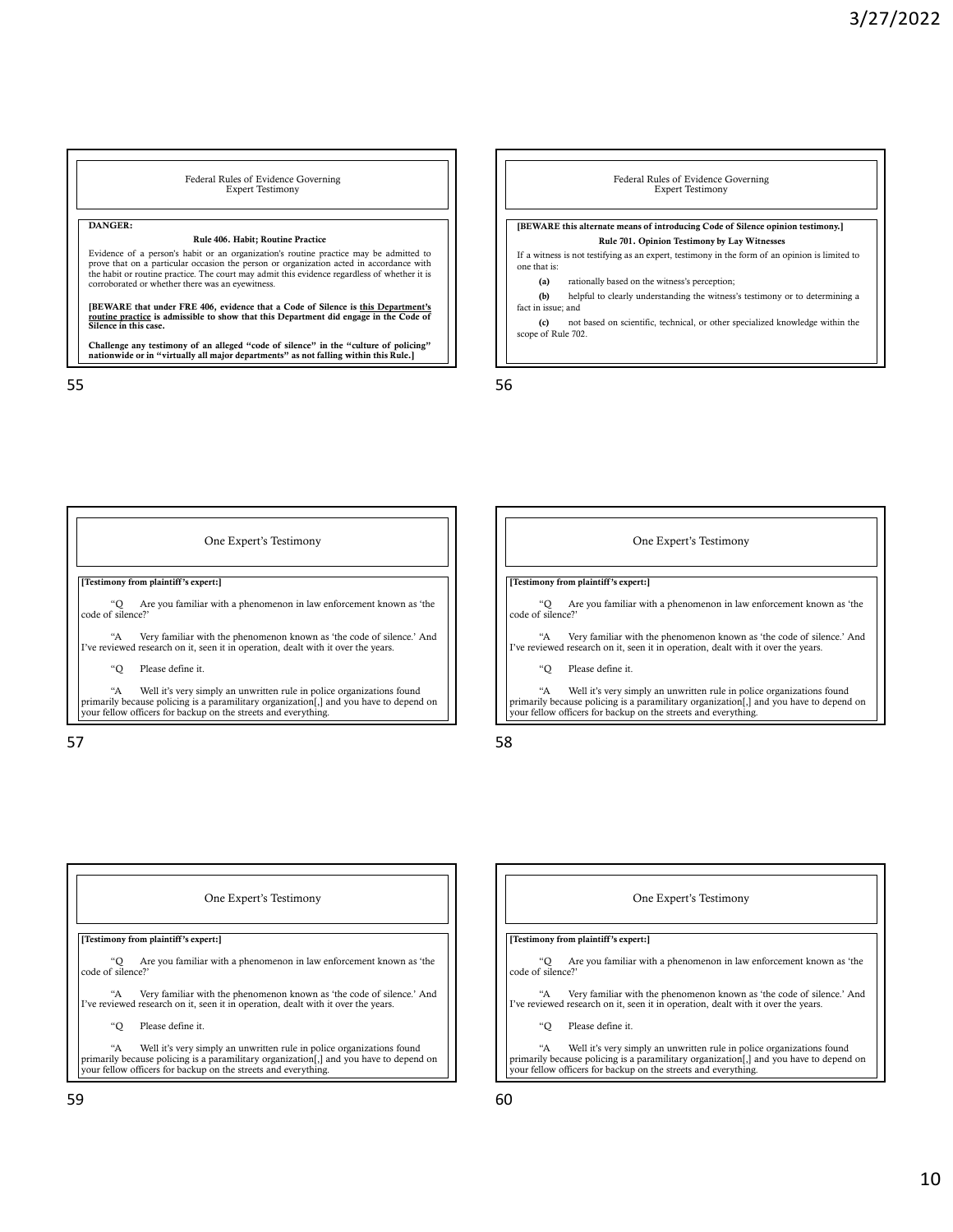# [Plaintiff's expert continues:]

it's an unwritten rule that you just don't ever testify against a fellow officer. You''<br>don't report their misconduct and you don't ever go outside of your agency and report<br>misconduct to someone else about your agency. An that is because the practice has been to ostracize officers who have done that in [sic] retaliate against them."

 $61$  62

One Expert's Testimony

[Plaintiff's expert continues:]

"It's an unwritten rule that you just don't ever testify against a fellow officer. You don't report their misconduct and you don't ever go outside of your agency and report misconduct to someone else about your agency. And the research shows that the reason that is because the practice has been to ostracize officers who have done that in [sic] retaliate against them."

63 64

One Expert's Testimony

One Expert's Testimony

'f's an unwritten rule that you just don't ever testify against a fellow officer. You<br>don't report their misconduct and you don't ever go outside of your agency and report<br>misconduct to someone else about your agency. And that is because the practice has been to ostracize officers who have done that in [sic] retaliate against them."

[Plaintiff's expert continues:]

[Plaintiff's expert continues:]

"It's an unwritten rule that you just don't ever testify against a fellow officer. You don't report their misconduct and you don't ever go outside of your agency and report misconduct to someone else about your agency. And the research shows that the reason that is because the practice has been to ostracize officers who have done that in [sic] retaliate against them."

One Expert's Testimony

[Plaintiff's expert continues:]

"It's an unwritten rule that you just don't ever testify against a fellow officer. You don't report their misconduct and you don't ever go outside of your agency and report misconduct to someone else about your agency. And the research shows that the reason that is because the practice has been to ostracize officers who have done that in [sic] retaliate against them."

One Expert's Testimony

[Plaintiff's expert continues:]

"It's an unwritten rule that you just don't ever testify against a fellow officer. You don't report their misconduct and you don't ever go outside of your agency and report misconduct to someone else about your agency. And the research shows that the reason that is because the practice has been to ostracize officers who have done that in [sic] retaliate against them."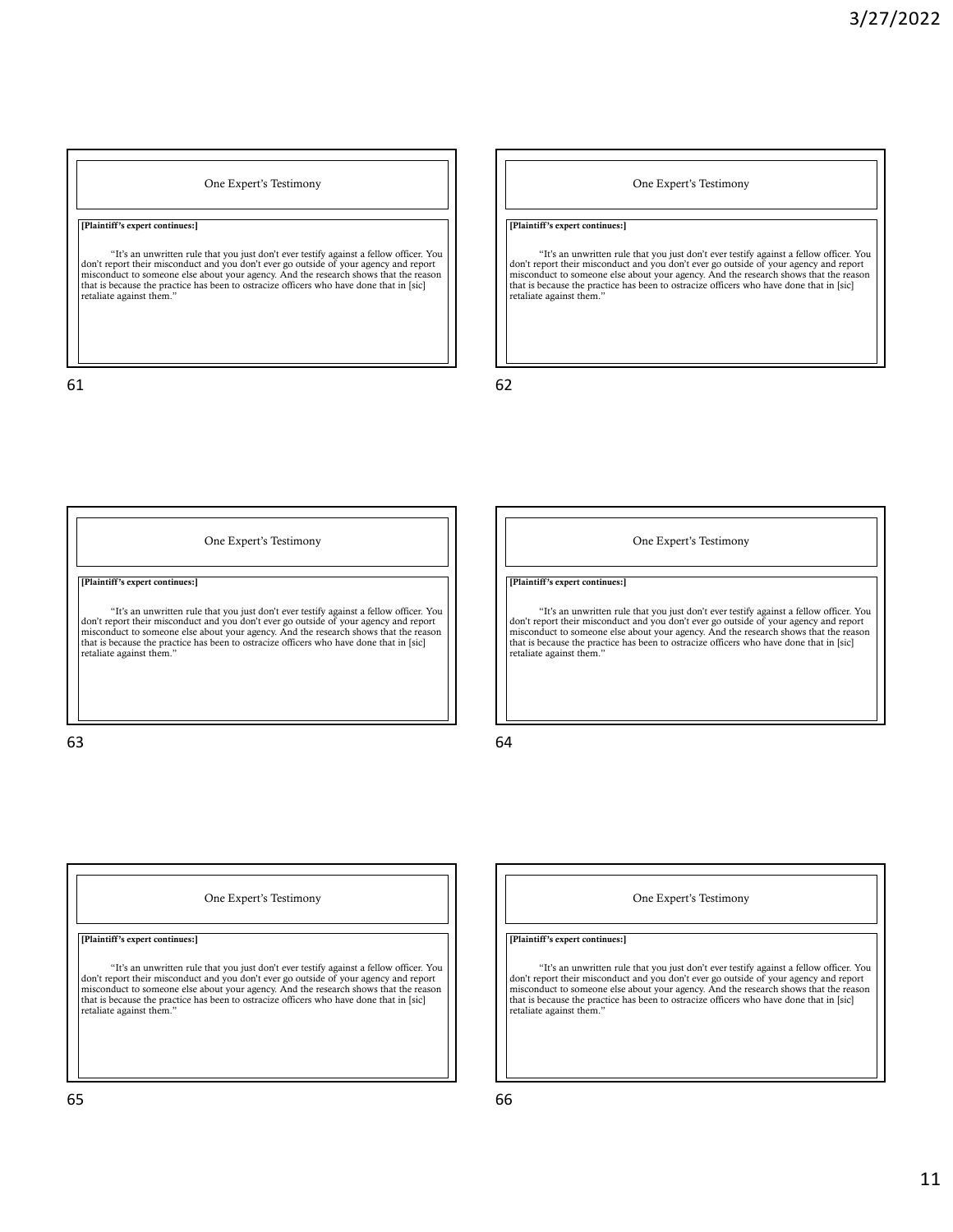# [Plaintiff's expert continues:]

it's an unwritten rule that you just don't ever testify against a fellow officer. You''<br>don't report their misconduct and you don't ever go outside of your agency and report<br>misconduct to someone else about your agency. An that is because the practice has been to ostracize officers who have done that in [sic] retaliate against them."

 $67$  68

One Expert's Testimony

[Plaintiff's expert continues:]

"Research shows that about 50 percent of active law enforcement officers experience misconduct, they see misconduct and they don't report it. And the reason they don't report it is, I think, 75 percent of them say, they're afraid [of being] retaliated against or ostracized if they do."

69 70

One Expert's Testimony

One Expert's Testimony

expect to the secure of active law enforcement officers<br>experience misconduct, they see misconduct and they don't report it. And the reason<br>they don't report it is, I think, 75 percent of them say, they're afraid [of being

[Plaintiff's expert continues:]

[Plaintiff's expert continues:]

against or ostracized if they do."

"Research shows that about 50 percent of active law enforcement officers experience misconduct, they see misconduct and they don't report it. And the reason they don't report it is, I think, 75 percent of them say, they're afraid [of being] retaliated against or ostracized if they do."

One Expert's Testimony

[Plaintiff's expert continues:]

"Research shows that about 50 percent of active law enforcement officers experience misconduct, they see misconduct and they don't report it. And the reason they don't report it is, I think, 75 percent of them say, they're afraid [of being] retaliated against or ostracized if they do." One Expert's Testimony

[Plaintiff's expert continues:]

"Research shows that about 50 percent of active law enforcement officers experience misconduct, they see misconduct and they don't report it. And the reason they don't report it is, I think, 75 percent of them say, they're afraid [of being] retaliated against or ostracized if they do."

> To whom would they report the misconduct? What type of misconduct does this encompass?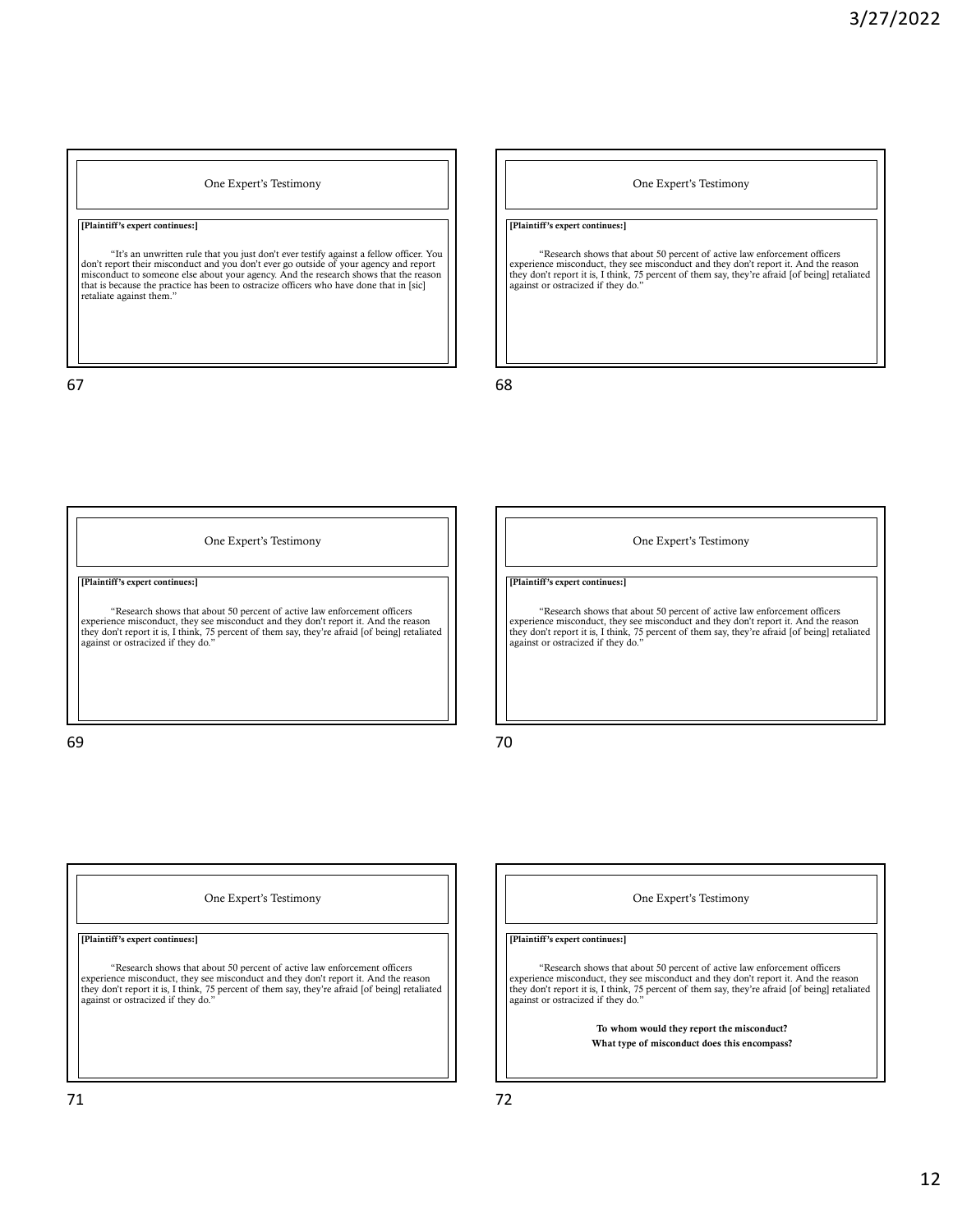# [Plaintiff's expert continues:]

"Research shows that about 50 percent of active law enforcement officers<br>experience misconduct, they see misconduct and they don't report it. And the reason<br>they don't report it is, I think, 75 percent of them say, they're against or ostracized if they do." º º º º º

> To whom should they report the misconduct? What type of misconduct does this encompass?

73 74

One Expert's Testimony [Plaintiff's expert continues:] "Research shows that about 50 percent of active law enforcement officers experience misconduct, they see misconduct and they don't report it. And the reason they don't report it is, I think, 75 percent of them say, they're afraid [of being] retaliated against or ostracized if they do." º º º º º To whom should they report the misconduct? What type of misconduct does this encompass?

One Expert's Testimony

# [Plaintiff's expert continues:]

"Q When you suggest that the code of silence is a refusal to testify against another officer, would that be limited to crimes or acts of brutality committed by other officers?

"A Definitely not. It deals with just about any kind of issue you can think of in a police department. This is not a new -- I emphasize this is not a new understanding of this phenomenon. It was first pointed out in 1931 by the Wickersham Commission. "It was reported by the Saint Clair Commission about the Boston Police Department. It was reported by the Christopher Commission on the Los Angeles Police Department. It was reported by the Colts Commission on the Los Angeles County Sheriff's Department.

75 76

One Expert's Testimony

# [Plaintiff's expert continues:]

"Q When you suggest that the code of silence is a refusal to testify against another officer, would that be limited to crimes or acts of brutality committed by other officers?

"A Definitely not. It deals with just about any kind of issue you can think of in a police department. This is not a new -- I emphasize this is not a new understanding of this phenomenon. It was first pointed out in 1931 by the Wickersham Commission. "It was reported by the Saint Clair Commission about the Boston Police Department. It was reported by the Christopher Commission on the Los Angeles Police Department. It was reported by the Colts Commission on the Los Angeles County Sheriff's Department.



One Expert's Testimony

[Plaintiff's expert continues:]

"Q When you suggest that the code of silence is a refusal to testify against another officer, would that be limited to crimes or acts of brutality committed by other officers?

"A Definitely not. It deals with just about any kind of issue you can think of in a police department. This is not a new -- I emphasize this is not a new understanding<br>of this phenomenon. It was first pointed out in 1931 by the Wickersham Commission.<br>"It was reported by the Saint Clair Commission abo Department. It was reported by the Colts Commission on the Los Angeles County Sheriff's Department.

One Expert's Testimony

# [Plaintiff's expert continues:]

"Q When you suggest that the code of silence is a refusal to testify against another officer, would that be limited to crimes or acts of brutality committed by other officers?

"A Definitely not. It deals with just about any kind of issue you can think of<br>in a police department. This is not a new --I emphasize this is not a new understanding<br>of this phenomenon. It was first pointed out in 1931 by Department. It was reported by the Colts Commission on the Los Angeles County Sheriff's Department.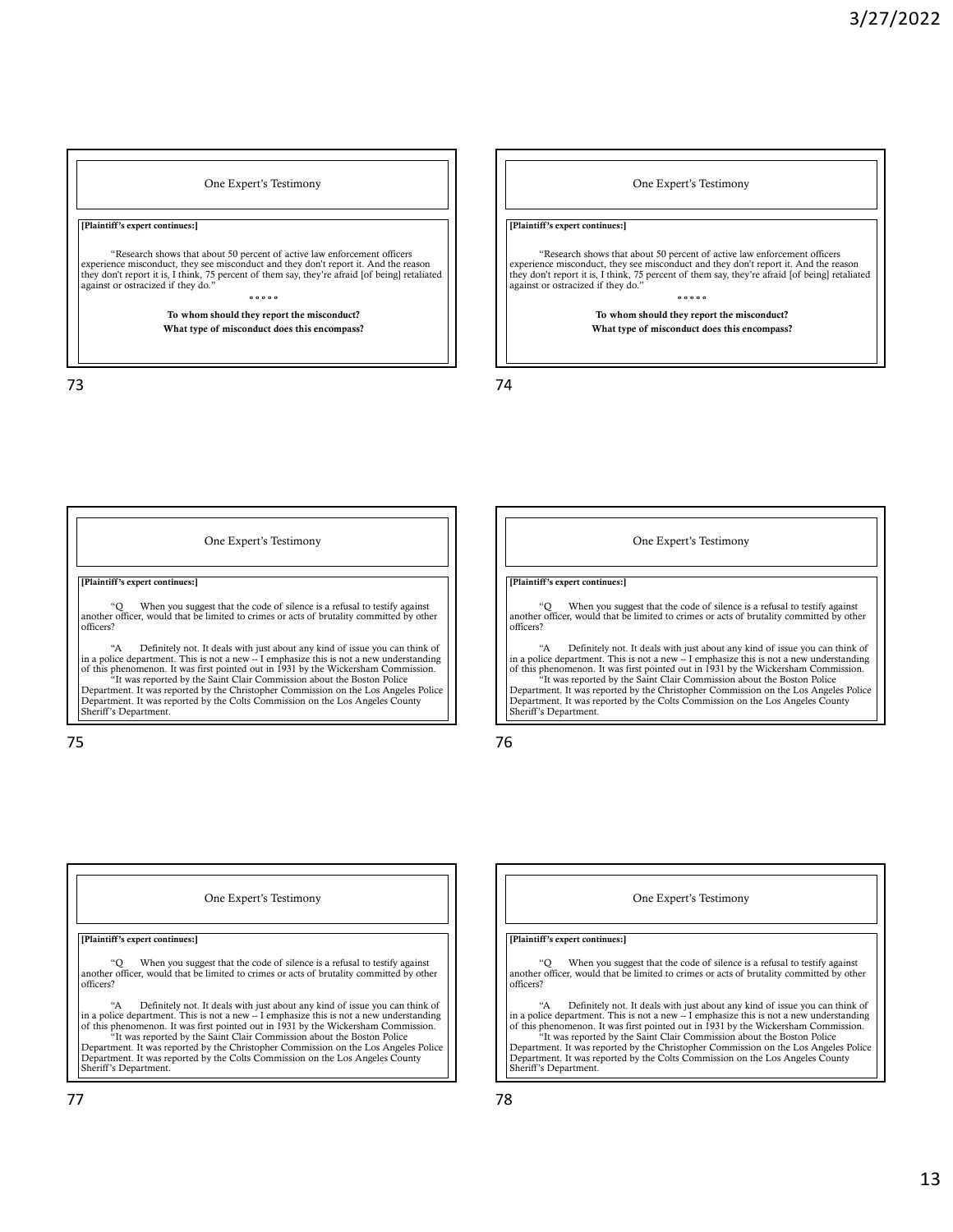# [Plaintiff's expert continues:]

"Q When you suggest that the code of silence is a refusal to testify against another officer, would that be limited to crimes or acts of brutality committed by other officers?

"A Definitely not. It deals with just about any kind of issue you can think of in a police department. This is not a new -- I emphasize this is not a new understanding of this phenomenon. It was first pointed out in 1931 by the Wickersham Commission.<br>"It was reported by the Saint Clair Commission about the Boston Police<br>Department. It was reported by the Christopher Commission on the Los Department. It was reported by the Colts [sic] Commission on the Los Angeles County Sheriff's Department.

79 80

One Expert's Testimony

# [Plaintiff's expert continues:]

"So it has been there for 80 years recognized and it is being dealt with today in major departments across the country."

\* \* \*

"And it has been recognized as the major impediment causing -- keeping reform<br>in policing, professionalization of policing, prevent that from happening. The Code of<br>Silence has been identified as the major issue. It was by and it's been recognized by many other commissions since then."

One Expert's Testimony [Plaintiff's expert continues:] "So it has been there for 80 years recognized and it is being dealt with today in major departments across the country." \* \* \* "And it has been recognized as the major impediment causing -- keeping reform<br>in policing, professionalization of policing, prevent that from happening. The Code of<br>Silence has been identified as the major issue. It was by and it's been recognized by many other commissions since then."

| Research shows? |                             |                                                                                  |  |
|-----------------|-----------------------------|----------------------------------------------------------------------------------|--|
|                 |                             | The four Commission reports and the Institute report that this expert relied on: |  |
| 1931            | Wickersham Commission       | nationwide/prohibition/Chicago                                                   |  |
| 1991            | Christopher Commission      | Los Angeles Police Department                                                    |  |
| 1992            | St. Clair Commission        | <b>Boston Police Department</b>                                                  |  |
| 1992            | Kolts Commission            | Los Angeles County Sheriff's Department                                          |  |
| 2000            | National Insitute of Ethics | survey of 3,714 (actually 2,132) officers and recruits<br>from 42 states         |  |



Research shows? 1931 Wickersham Commission nationwide/prohibition/Chicago Explosion of organized crime during Prohibition throughout the 1920s. President Hoover appointed 11-member Wickersham Commission "to enforce Prohibition and curb organized crime[.]" Headed by former attorney general George W. Wickersham. Officially "National Commission on Law Observance and Enforcement" Result: 14 Reports on these subjects:

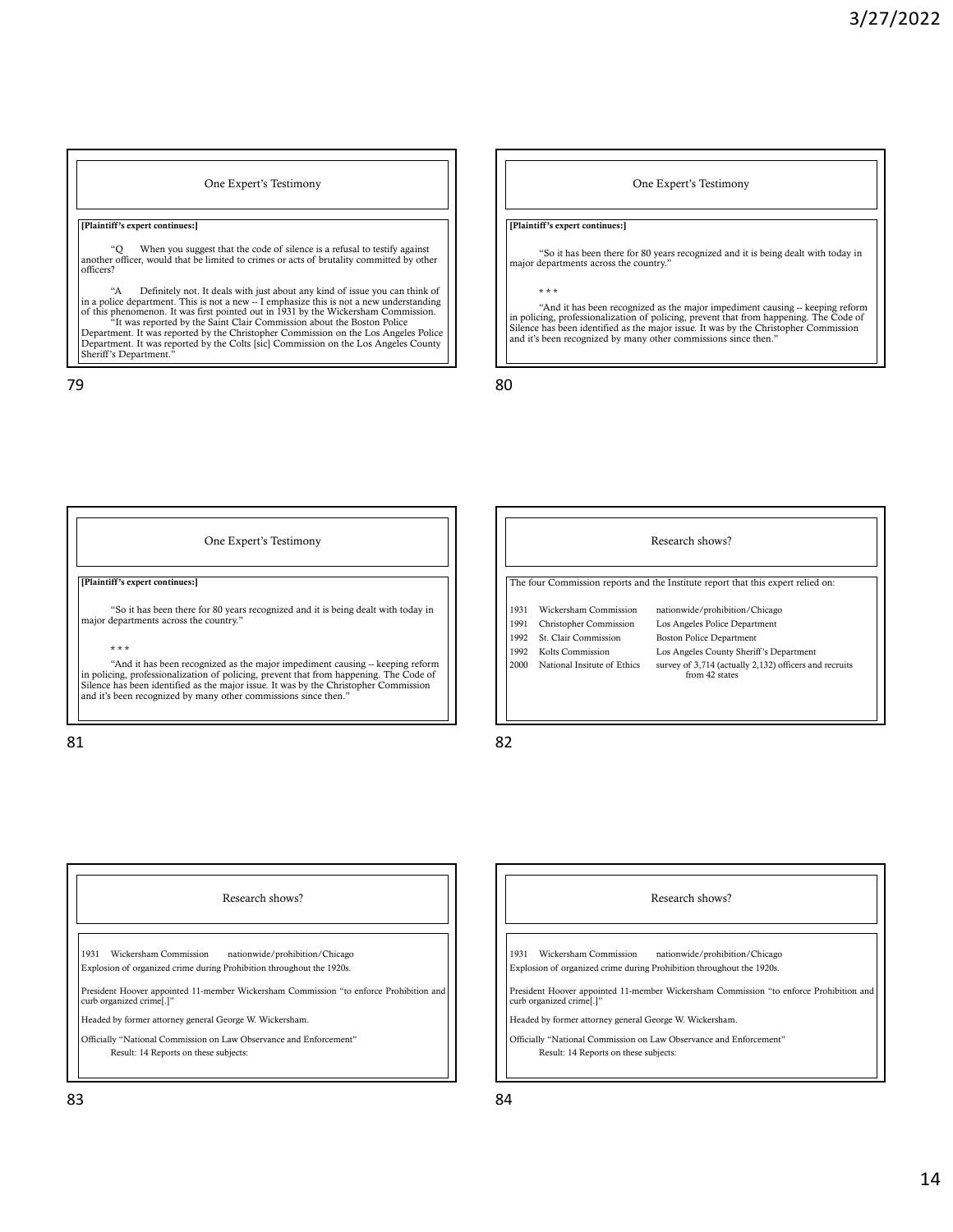







Research shows?

Result: 14 Reports on these subjects:





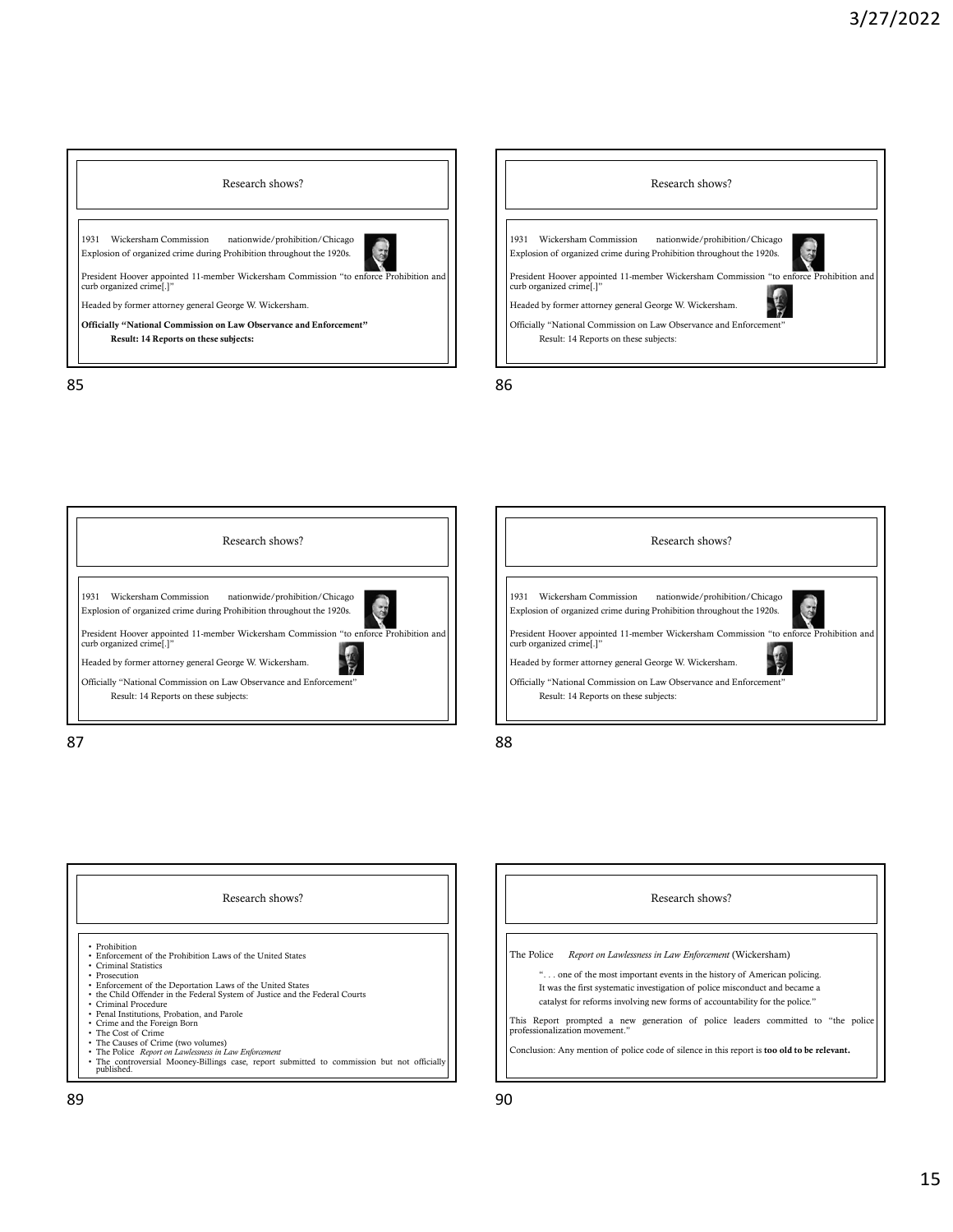# Research shows?

The Police *Report on Lawlessness in Law Enforcement* (Wickersham)

". . . one of the most important events in the history of American policing.

It was the first systematic investigation of police misconduct and became a catalyst for reforms involving new forms of accountability for the police."

This Report prompted a new generation of police leaders committed to "the police professionalization movement."

Conclusion: Any mention of police code of silence in this report is too old to be relevant.

91 92

Research shows? The Police *Report on Lawlessness in Law Enforcement* (Wickersham) ". . . one of the most important events in the history of American policing. It was the first systematic investigation of police misconduct and became a catalyst for reforms involving new forms of accountability for the police." This Report prompted a new generation of police leaders committed to "the police professionalization movement." Conclusion: Any mention of police code of silence in this report is too old to be relevant.



Research shows? 1991 Christopher Commission Los Angeles Police Department Appointed by Mayor Tom Bradley and led by attorney Warren Christopher (future Secretary of State), prompted by the 1991 Rodney King beating. Officially: "The Special Independent Commission to Review the Structure and Operation of the Los Angeles Police Department"

Research shows? 1991 Christopher Commission Los Angeles Police Department Appointed by Mayor Tom Bradley and led by attorney Warren Christopher (future Secretary of State), prompted by the 1991 Rodney King beating. Officially: "The Special Independent Commission to Review the Structure and Operation of the Los Angeles Police Department"

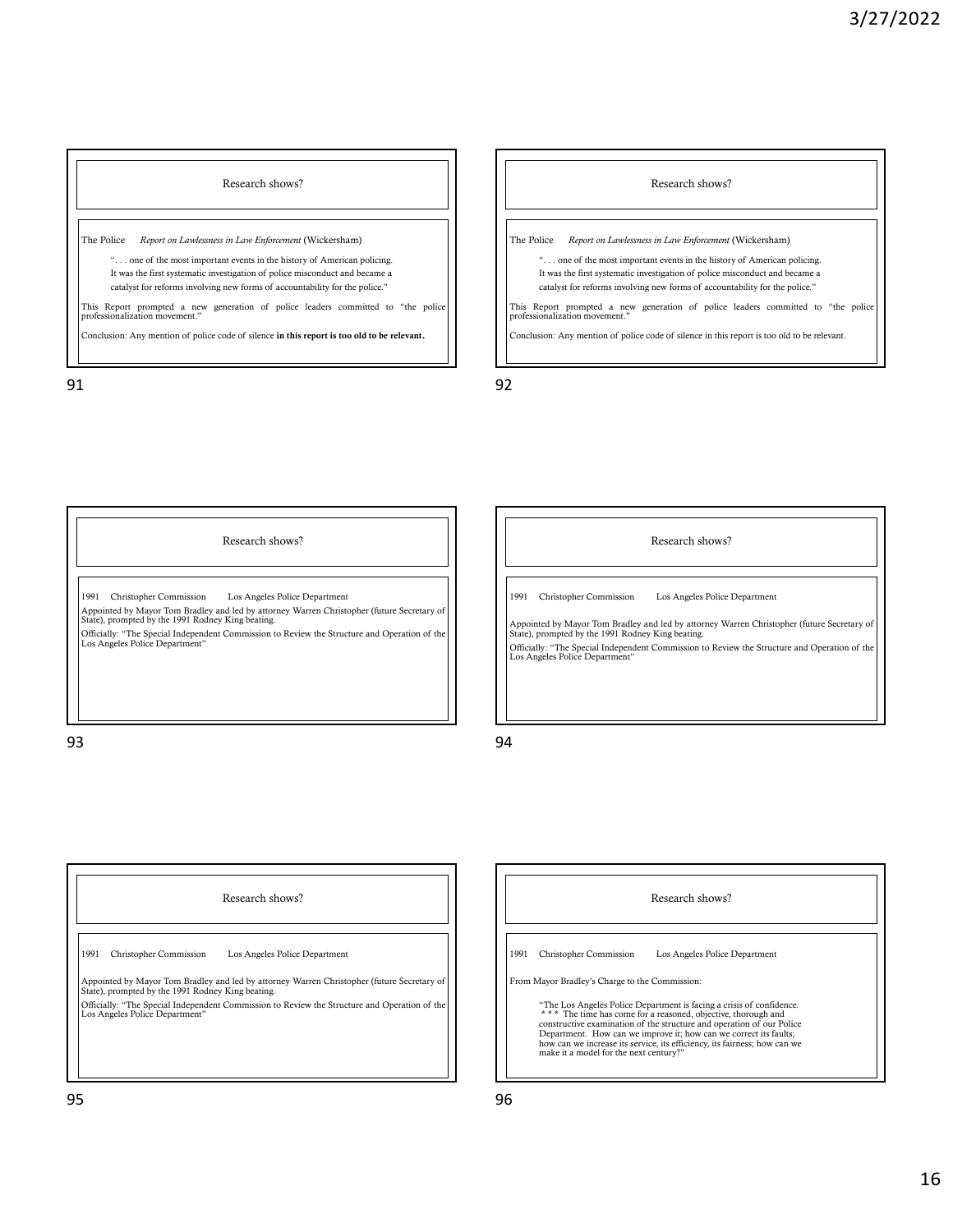

Research shows? 1991 Christopher Commission Los Angeles Police Department Reform: "The Department must make enforcement of its policy against the code of silence a high priority in discipline, training, and other areas. In doing so, it should actively and severely discipline those who violate Department<br>policy by failing truthfully to report known instances of misconduct. \* \* \*<br>Further, safeguards must be established to protect officers who break code of silence from harassment or punishment by other officers or the Department itself."



|                                                                                                                                                                                                                                                                                                                                                                                                                                                                                                              | Research shows?                                         |
|--------------------------------------------------------------------------------------------------------------------------------------------------------------------------------------------------------------------------------------------------------------------------------------------------------------------------------------------------------------------------------------------------------------------------------------------------------------------------------------------------------------|---------------------------------------------------------|
|                                                                                                                                                                                                                                                                                                                                                                                                                                                                                                              |                                                         |
| 1991                                                                                                                                                                                                                                                                                                                                                                                                                                                                                                         | Christopher Commission<br>Los Angeles Police Department |
| Reform:<br>"The Department must make enforcement of its policy against the code<br>of silence a high priority in discipline, training, and other areas. In doing<br>so, it should actively and severely discipline those who violate Department<br>policy by failing truthfully to report known instances of misconduct. * * *<br>Further, safeguards must be established to protect officers who break the<br>code of silence from harassment or punishment by other officers or the<br>Department itself." |                                                         |



| Research shows?                                                                                                                                                                      |  |
|--------------------------------------------------------------------------------------------------------------------------------------------------------------------------------------|--|
| 1991<br><b>Christopher Commission</b><br>Los Angeles Police Department                                                                                                               |  |
| Our conclusion:                                                                                                                                                                      |  |
| While the Christopher Commission acknowledged that the Code of Silence was a big problem<br>in LAPD at that time, the Commission recommended serious steps to eliminate the problem. |  |
| The findings of the Code of Silence problem in LAPD in 1991 are too remote in time and too<br>localized to be relevant.                                                              |  |
|                                                                                                                                                                                      |  |
|                                                                                                                                                                                      |  |

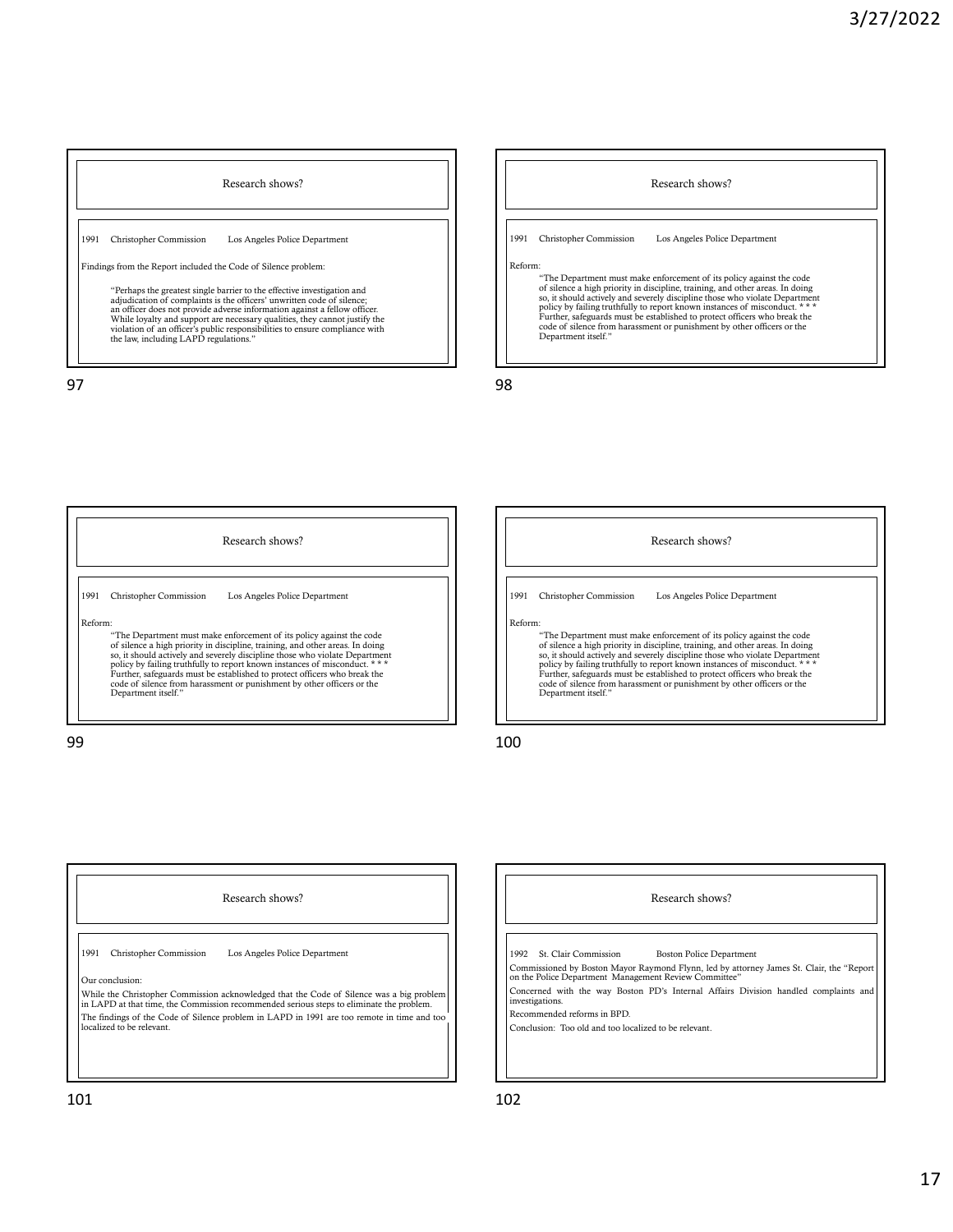

103 104

| Research shows?                                                                                                                                    |  |  |
|----------------------------------------------------------------------------------------------------------------------------------------------------|--|--|
|                                                                                                                                                    |  |  |
| St. Clair Commission<br><b>Boston Police Department</b><br>1992                                                                                    |  |  |
| Commissioned by Boston Mayor Raymond Flynn, led by attorney James St. Clair, the "Report"<br>on the Police Department Management Review Committee" |  |  |
| Concerned with the way Boston PD's Internal Affairs Division handled complaints and<br>investigations.                                             |  |  |
| Recommended reforms in BPD.                                                                                                                        |  |  |
| Conclusion: Too old and too localized to be relevant.                                                                                              |  |  |
|                                                                                                                                                    |  |  |
|                                                                                                                                                    |  |  |

| Research shows?                                                                                                                                   |
|---------------------------------------------------------------------------------------------------------------------------------------------------|
| St. Clair Commission<br>1992<br><b>Boston Police Department</b>                                                                                   |
| Commissioned by Boston Mayor Raymond Flynn, led by attorney James St. Clair, the "Report<br>on the Police Department Management Review Committee" |
| Concerned with the way Boston PD's Internal Affairs Division handled complaints and<br>investigations.                                            |
| Recommended reforms in BPD.                                                                                                                       |
| Conclusion: Too old and too localized to be relevant.                                                                                             |
|                                                                                                                                                   |
|                                                                                                                                                   |







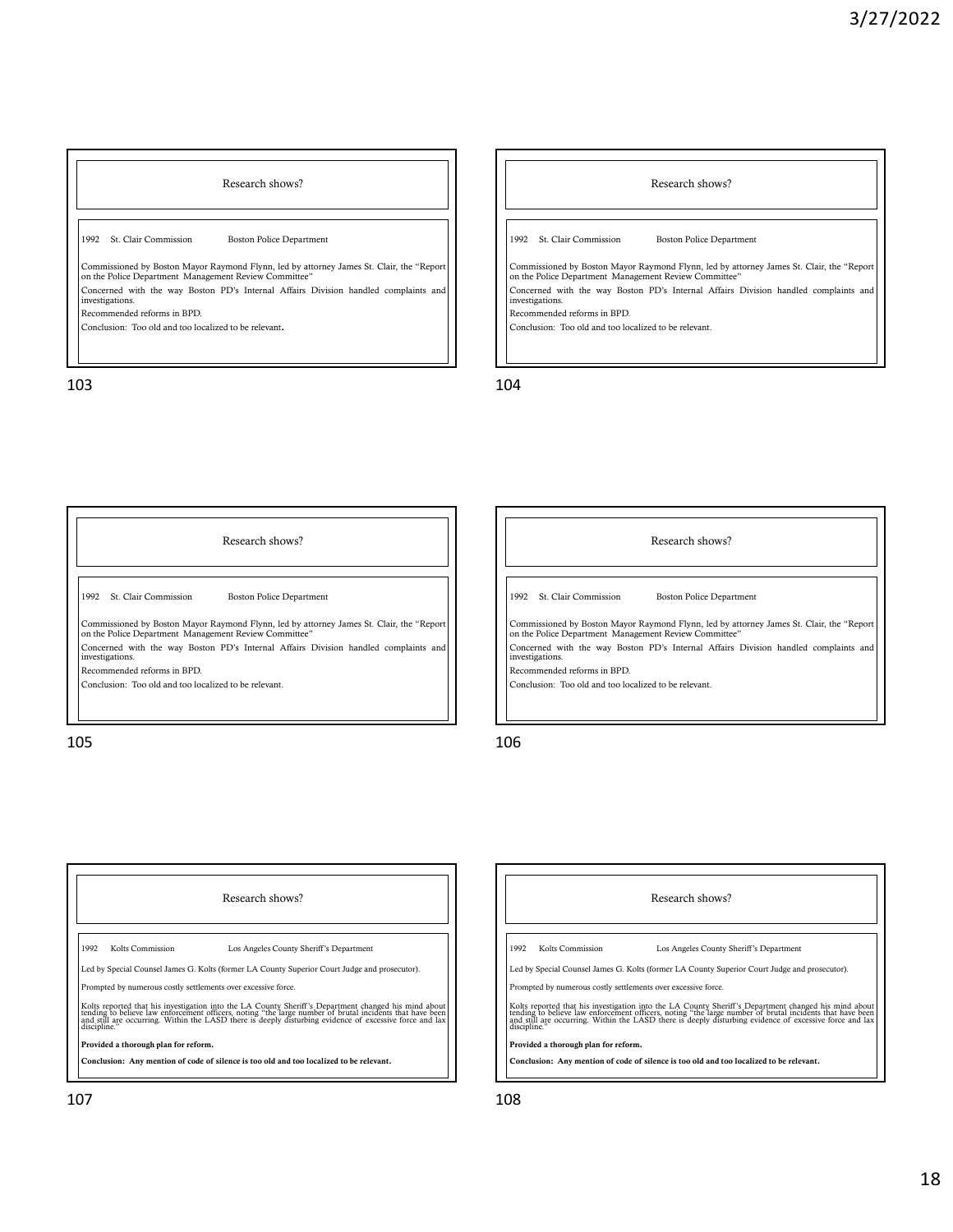



| Research shows?                                                                                                                                                                                                                                                                                                                            |                                                                                               |  |  |
|--------------------------------------------------------------------------------------------------------------------------------------------------------------------------------------------------------------------------------------------------------------------------------------------------------------------------------------------|-----------------------------------------------------------------------------------------------|--|--|
|                                                                                                                                                                                                                                                                                                                                            |                                                                                               |  |  |
|                                                                                                                                                                                                                                                                                                                                            |                                                                                               |  |  |
| 1992<br>Kolts Commission                                                                                                                                                                                                                                                                                                                   | Los Angeles County Sheriff's Department                                                       |  |  |
|                                                                                                                                                                                                                                                                                                                                            | Led by Special Counsel James G. Kolts (former LA County Superior Court Judge and prosecutor). |  |  |
| Prompted by numerous costly settlements over excessive force.                                                                                                                                                                                                                                                                              |                                                                                               |  |  |
| Kolts reported that his investigation into the LA County Sheriff's Department changed his mind about<br>ending to believe law enforcement officers, noting "the large number of brutal incidents that have been<br>and still are occurring. Within the LASD there is deeply disturbing evidence of excessive force and lax<br>discipline." |                                                                                               |  |  |
| _                                                                                                                                                                                                                                                                                                                                          |                                                                                               |  |  |

Provided a thorough plan for reform.

Conclusion: Any mention of code of silence is too old and too localized to be relevant.









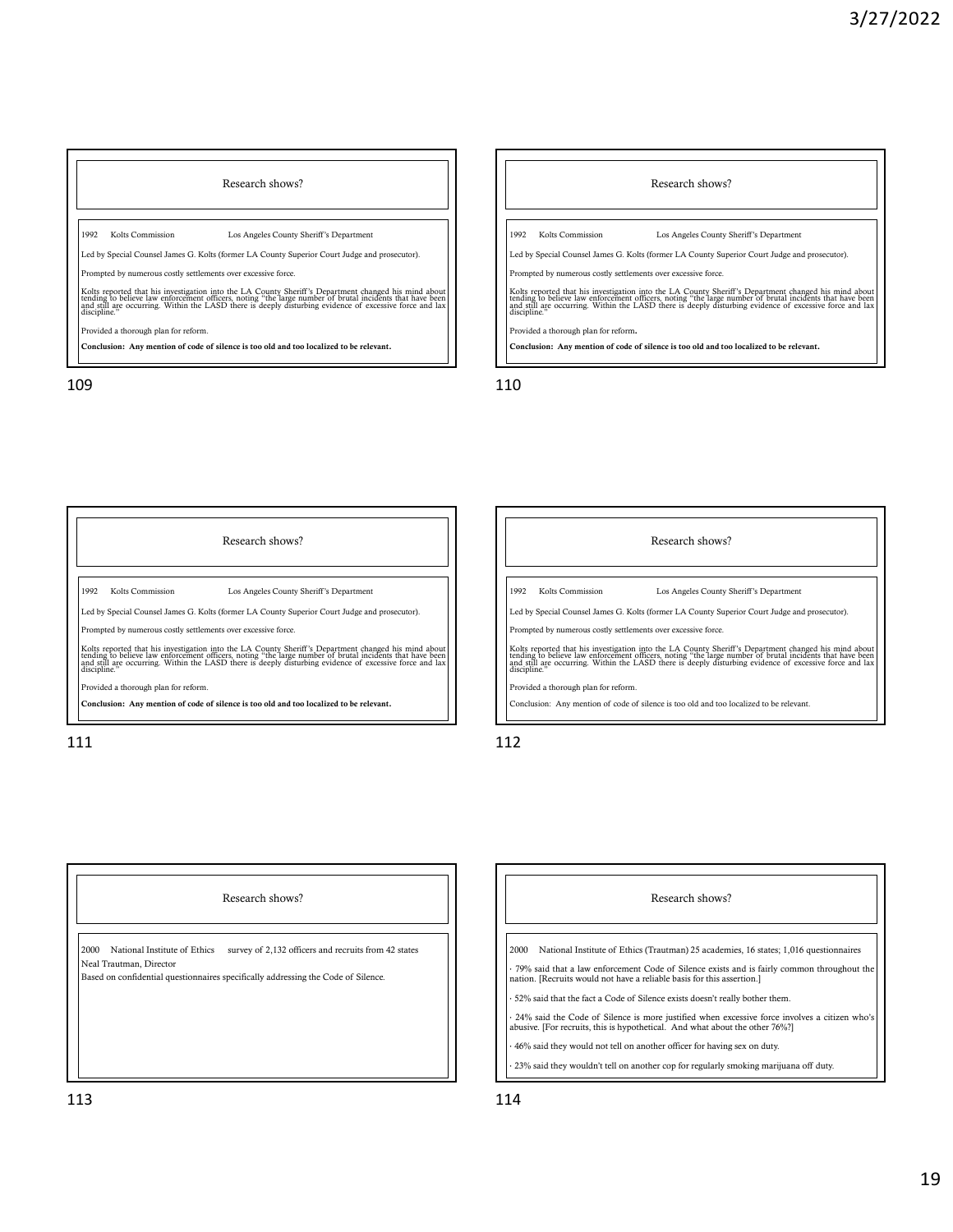# Research shows?

2000 National Institute of Ethics (Trautman) on-the-job officers; 1,116 questionnaires

532 officers acknowledged having witnessed "misconduct by another employee, but concealed what they knew."

Of those 532 officers, 252 reported being "pressured to keep quiet by the officer(s) who committed the misconduct and 118 felt pressure **from uninvolved officers."** 

115 116

2000 National Institute of Ethics (Trautman) on-the-job officers; 1,116 questionnaires 532 officers acknowledged having witnessed "misconduct by another employee, but concealed what they knew." Of those 532 officers, 252 reported being "pressured to keep quiet by the officer(s) who committed the misconduct and 118 felt pressure from **uninvolved officers."** 

Research shows?



| Research shows?<br>2000<br>National Institute of Ethics (Trautman)<br>Trautman drew many conclusions from his survey. Two of the more helpful are:<br>"To be successful at preventing the Code of Silence, we must be able to<br>develop cultures in which the bad officers are the ones who are alienated."<br>and |
|---------------------------------------------------------------------------------------------------------------------------------------------------------------------------------------------------------------------------------------------------------------------------------------------------------------------|
|                                                                                                                                                                                                                                                                                                                     |
|                                                                                                                                                                                                                                                                                                                     |
|                                                                                                                                                                                                                                                                                                                     |
| "A culture must be established in which an allegiance to principles<br>is a higher priority than loyalty to people."                                                                                                                                                                                                |





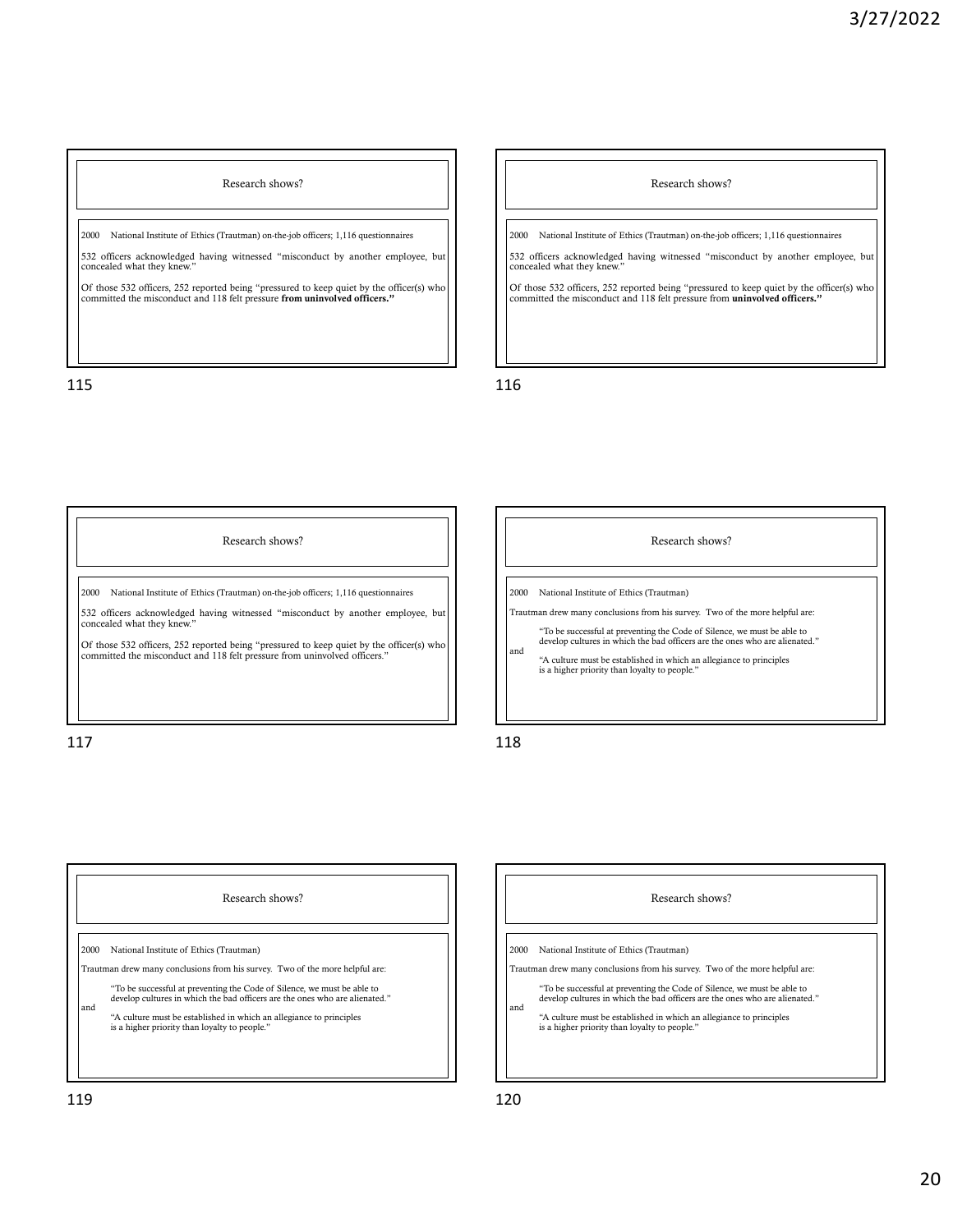### Research shows?

2000 National Institute of Ethics (Trautman)

Our conclusion: Trautman's survey is at least 22 years old, and it relied on a sample that is minuscule when compared to the number of officers nationwide.

697,195 total officers nationwide as of 2019 (FBI.gov)

2,132 questionnaires in Trautman study  $\approx 0.31\%$  (less than  $\frac{1}{3}$  of 1%)

The methodology is unreliable, and the data is out of date. And nothing connects it to the specific department or officer involved in today's case.

121 122

| Research shows?                                                                                                                                                |  |
|----------------------------------------------------------------------------------------------------------------------------------------------------------------|--|
|                                                                                                                                                                |  |
| 2000<br>National Institute of Ethics (Trautman)                                                                                                                |  |
| Our conclusion: Trautman's survey is at least 22 years old, and it relied on a sample that is<br>minuscule when compared to the number of officers nationwide. |  |
| 697,195 total officers nationwide as of 2019 (FBI.gov)                                                                                                         |  |
| 2,132 questionnaires in Trautman study $\approx 0.31\%$ (less than $\frac{1}{5}$ of 1%)                                                                        |  |
|                                                                                                                                                                |  |

The methodology is unreliable, and the data is out of date. And nothing connects it to the specific department or officer involved in today's case.



"Code of Silence" Evidence Insufficient

*Rubio v. County of Suffolk*

Rubio was sexually assaulted by Suffolk County Police Officer Frank Wright, who "pled guilty to four instances of acting in an unconstitutional manner" and "was sentenced to five years in prison for the violations."

Rubio sued the county under § 1983, alleging that the County was liable because it knew of Wright's pattern of sexual misconduct.

No. 01-CV-1806 (TCP), 2007 WL 2993833 at \*2, 3(E.D.N.Y. Oct. 9, 2007)



2007 WL 2993833 at \*3.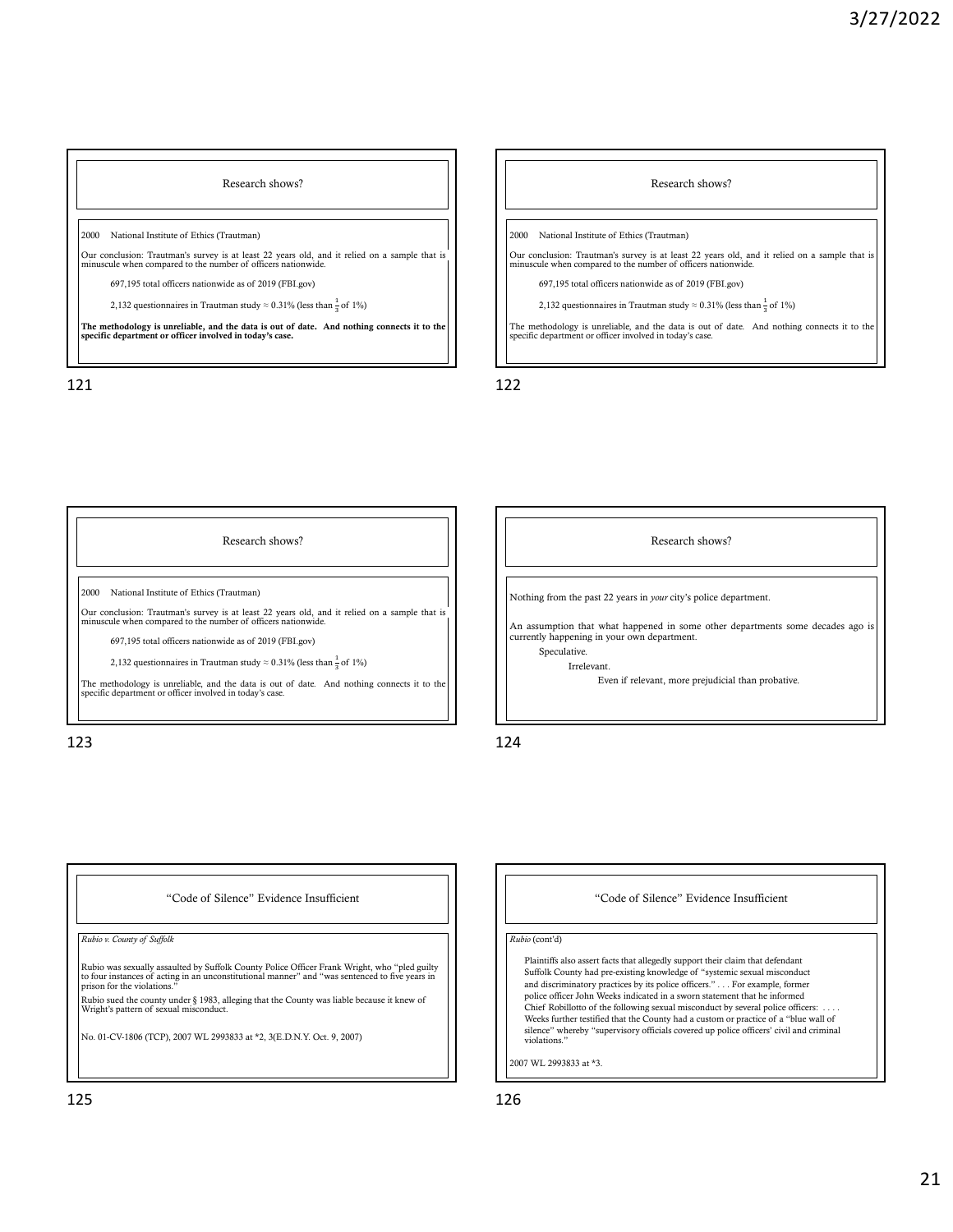# "Code of Silence" Evidence Insufficient

## *Rubio* (cont'd)

Plaintiffs also assert facts that allegedly support their claim that defendant Suffolk County had pre-existing knowledge of "systemic sexual misconduct and discriminatory practices by its police officers." . . . For example, former police officer John Weeks indicated in a sworn statement that he informed Chief Robillotto of the following sexual misconduct by several police officers: . . . . Weeks further testified that the County had a custom or practice of a "blue wall of silence" whereby "supervisory officials covered up police officers' civil and criminal violations.

2007 WL 2993833 at \*3.

127 128

### "Code of Silence" Evidence Insufficient

# *Rubio* (cont'd)

Plaintiffs also assert facts that allegedly support their claim that defendant Suffolk County had pre-existing knowledge of "systemic sexual misconduct and discriminatory practices by its police officers." . . . For example, former police officer John Weeks indicated in a sworn statement that he informed Chief Robillotto of the following sexual misconduct by several police officers: . . . . Weeks further testified that the County had a custom or practice of a "blue wall of silence" whereby "supervisory officials covered up police officers' civil and criminal violations.

2007 WL 2993833 at \*3.

"Code of Silence" Evidence Insufficient

## *Rubio* (cont'd)

\* \* \*

On this factual record, the Court finds that the plaintiffs failed to adduce evidence to support their claim for municipal liability . .

Similarly, the County has no official policy endorsing the practice of a "blue wall of silence" or extending courtesies between police officers.

2007 WL 2993833 at \*4.

129 130

"Code of Silence" Evidence Insufficient

*Rubio* (cont'd)

Neither have plaintiffs put forward facts that support the second alternative for establishing municipal liability, i.e. the existence of a custom or practice that is so pervasive and widespread that the municipality had either actual or constructive knowledge of it.

2007 WL 2993833 at \*4.

"Code of Silence" Evidence Insufficient

*Rubio* (cont'd)

Moreover, even assuming that plaintiffs' allegations with respect to other civilians whose constitutional rights were violated relate to the same "custom or practice," the Court is unable to discern how a few violations by a small group of subordinate County employees with no policymaking authority amount to the "pervasive and widespread" custom or practice necessary for municipal liability.

2007 WL 2993833 at \*4.

"Code of Silence" Evidence Insufficient

# *Rubio* (cont'd)

Equally unpersuasive is plaintiffs' allegation that the County endorsed "a blue wall of silence." There are no facts that support the contention that "a blue wall of silence" was a practice so pervasive and widespread that the County had or should have had knowledge of it.

2007 WL 2993833 at \*5.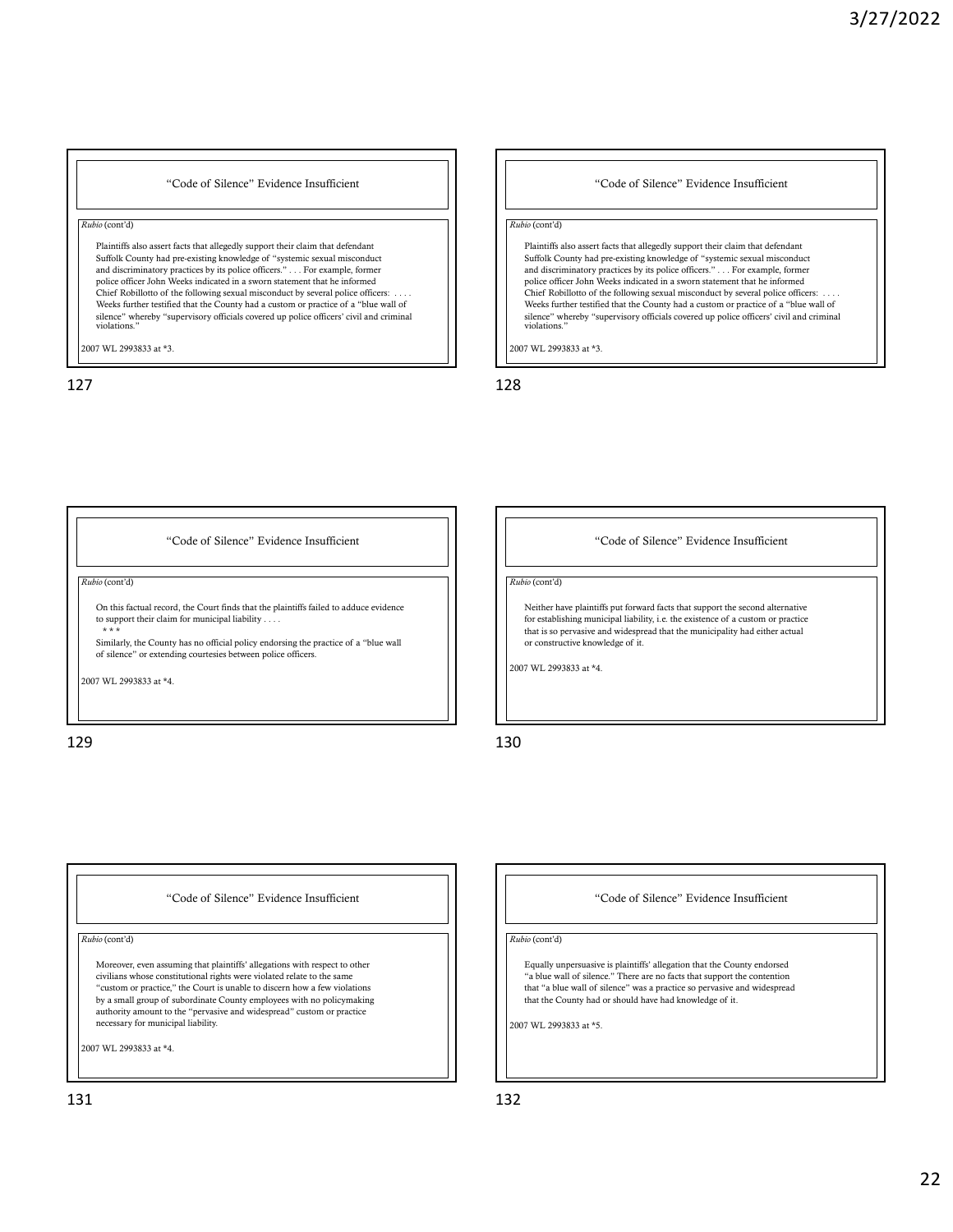# "Code of Silence" Evidence Insufficient

## *Rubio* (cont'd)

Instances where courts found that a party presented sufficient evidence to permit a jury to infer that the "blue wall of silence" constitutes a custom involve specific findings describing a long-standing pattern by the police department to engage in a code of silence, together with involvement or awareness of that code of silence by individuals with policymaking authority.

\* \* \* No similar facts were adduced here to support plaintiffs' claims.

2007 WL 2993833 at \*5, 9. The court granted summary judgment for the County.

133 134

*Hill v. City of New York*

Excluding "Code of Silence" Testimony

Plaintiff brought § 1983 action against officers and city claiming excessive force.

Plaintiff seeks to introduce Dr. Leinen as an expert in police procedures to testify regarding police culture and the "Blue Wall of Silence."

No. 03-CV-1283 (ARR)(KAM), 2007 WL 1989261 at \*1 (E.D.N.Y July 5, 2007)

Excluding "Code of Silence" Testimony

*Hill* (cont'd)

Plaintiff proposed to offer expert testimony of the following impact of the "Code of Silence":

The statements of both deputy sheriffs and Detectives Barrett and Rafferty are in sharp contrast to Mr. Hill's statement that the detective vehicle did in fact bump/ram his vehicle. What might account for these contrasting statements? One strong possible explanation is the Blue Wall of Silence and Code of Silence.

2007 WL 1989261 at \*2.

135 136

Excluding "Code of Silence" Testimony

*Hill* (cont'd)

Defense moved to exclude such expert testimony and expert report.

Court conclude that Dr. Leinen was "qualified as an expert in police misconduct and the Blue Wall of Silence generally.

Then the court applied the *Daubert* factors and evaluated the expert's methodology, reliability, and relevance to the case at hand.

2007 WL 1989261 at \*3-4.

Excluding "Code of Silence" Testimony

*Hill* (cont'd)

[O]ther than noting that the police officers' testimony in this case is in sharp contrast to the plaintiff's, Dr. Leinen provides no specific support for and points to no particular facts in this action explaining why the Blue Wall of Silence and Code of Silence may play a role in this particular case.

2007 WL 1989261 at \*4.



*Hill* (cont'd)

Instead, he offers only a blanket assertion that the Blue Wall of Silence is a "normal, inevitable feature of policing" which "permeates virtually every level of policing", and that the Code of Silence is the "unwritten, often unspoken, rule that prohibits members of law enforcement from reporting the misconduct of other members."

2007 WL 1989261 at \*4.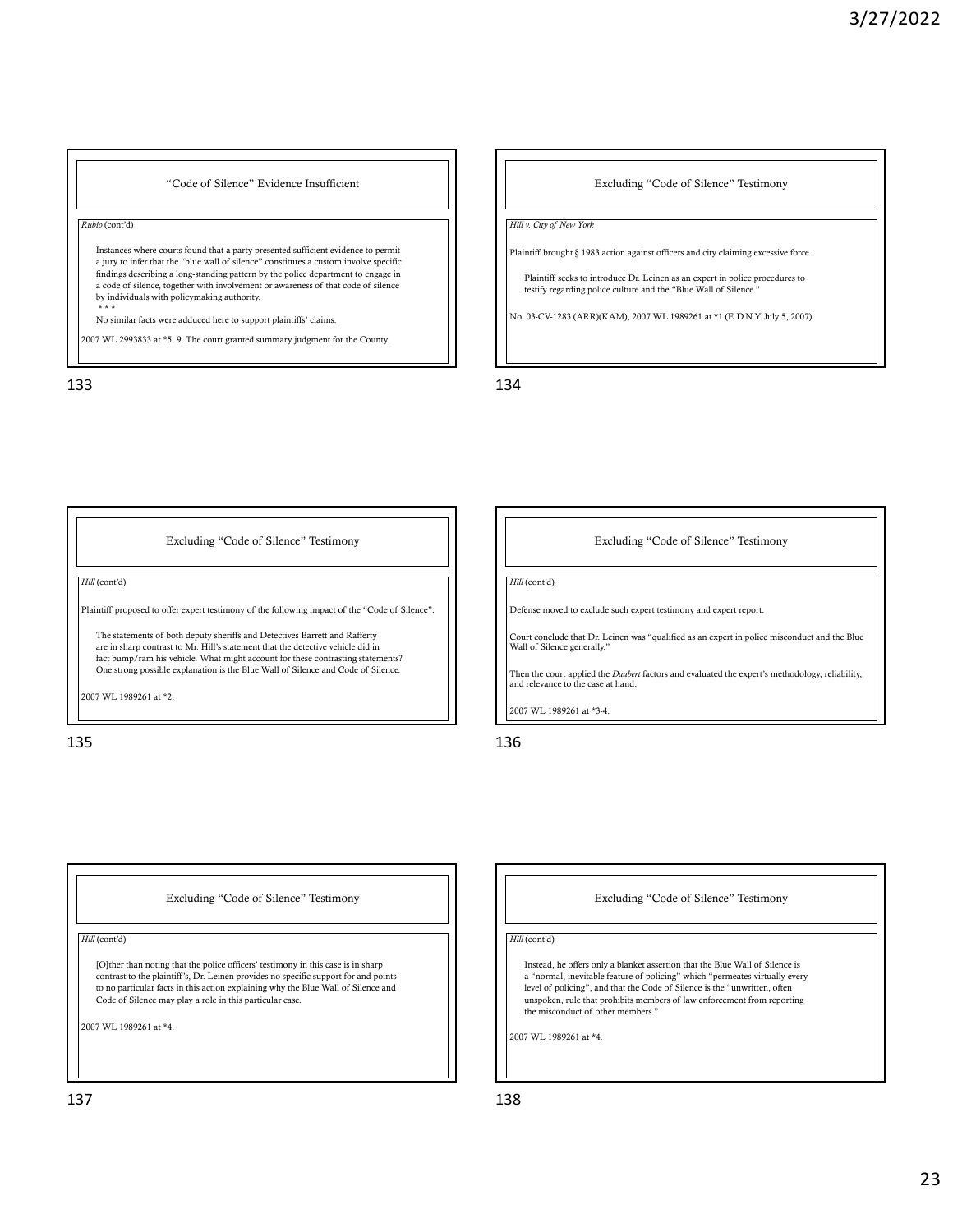*Hill* (cont'd)

Lacking an explanation for why the Blue Wall of Silence and Code of Silence may be present in this case, the court must conclude that there is "simply too great an analytical gap between the data and the opinion proffered."

2007 WL 1989261 at \*4 (quoting *General Electric Co. v. Joiner*, 522 U.S. 136, 146 (1997).

139 **140** 

Excluding "Code of Silence" Testimony

*Hill* (cont'd)

In addition, other than his assertion that the Blue Wall of Silence and Code of Silence are a normal part of policing and law enforcement everywhere, Dr. Leinen provides no support for his conclusion that these phenomena apply equally to the deputy sheriffs in this case, who are not a part of the NYPD, but rather are members of the New York City Sheriff's Office, which is a component of the Department of Finance.

2007 WL 1989261 at \*4.

Excluding "Code of Silence" Testimony

*Hill* (cont'd)

Considering the *Daubert* factors that are relevant here, the court also notes that Dr. Leinen's *ipse dixit* conclusion is not susceptible to testing in any meaningful way, and he has provided no evidence that his methodology for reaching his conclusion-namely, reviewing the pleadings, depositions and selected other materials unrelated to this case-is a generally accepted methodology within the sociological community for reaching such conclusions.

2007 WL 1989261 at \*5.

141 142

Excluding "Code of Silence" Testimony

*Hill* (cont'd)

Ultimately, Dr. Leinen's opinion is comprised of no more than his "say-so" that the Blue Wall of Silence and Code of Silence explain the differences between the testimony of the particular police officers and plaintiff in this case.

2007 WL 1989261 at \*5.

Excluding "Code of Silence" Testimony

*Hill* (cont'd)

Under Federal Rule of Evidence 702, the court cannot conclude that this testimony<br>is based upon sufficient facts or data, that it is the product of reliable principles and<br>methods, or that Dr. Leinen has applied the princi facts of this case. As such, Dr. Leinen's testimony must be excluded because it is "speculative and conjectural[.]"

2007 WL 1989261 at \*5 (citing *Boucher v. United States Suzuki Motor Corp.,* 73 F.3d 18, 21 (2d Cir.1996)).

Excluding "Code of Silence" Testimony

*Hill* (cont'd)

Under Federal Rule of Evidence 702, the court cannot conclude that this testimony<br>is based upon sufficient facts or data, that it is the product of reliable principles and<br>methods, or that Dr. Leinen has applied the princi facts of this case. As such, Dr. Leinen's testimony must be excluded because it is "speculative and conjectural[.]"

2007 WL 1989261 at \*5 (citing *Boucher v. United States Suzuki Motor Corp.,* 73 F.3d 18, 21 (2d Cir.1996)).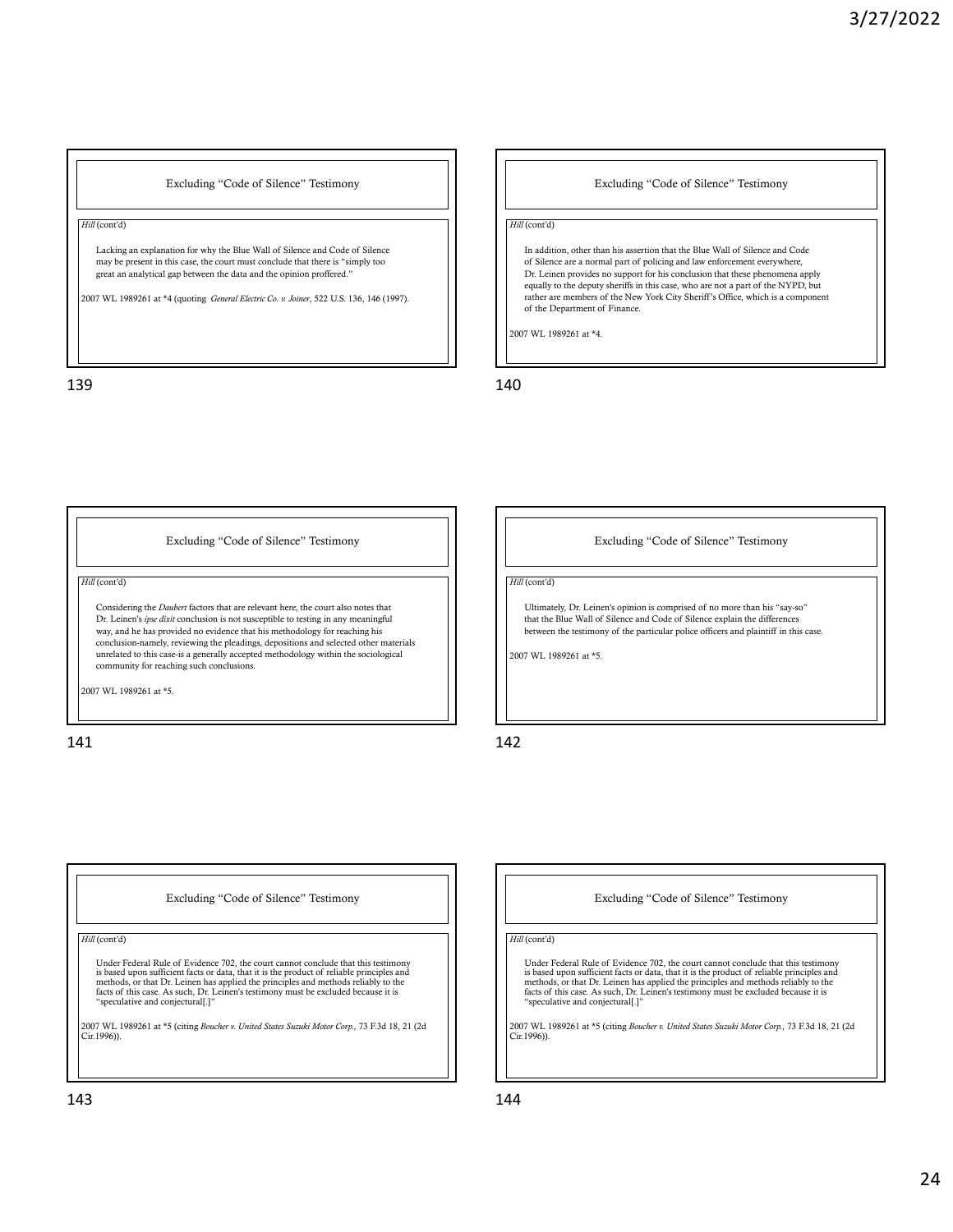### *Hill* (cont'd)

The court then found that the proposed expert report and testimony, designed to explain conflicts in witness testimony, would not be helpful to the jury but would usurp the jury's role in evaluating witness credibility:

[B]ecause the credibility of witnesses is exclusively for the determination by the jury, the Second Circuit has consistently held that expert opinions that constitute evaluations of witness credibility, even when such evaluations are rooted in scientific or technical expertise, are inadmissible under Rule 702.

2007 WL 1989261 at \*6 (quotation marks and citations omitted)

 $145$  146

Excluding "Code of Silence" Testimony

*Hill* (cont'd)

[T]he court concludes that Dr. Leinen's opinion poses too great a risk of substituting<br>his opinion on the credibility and motivations of the police officer witnesses for that<br>of the jury. To allow Dr. Leinen's testimony to the relevance net so widely as to hold that testimony regarding the Blue Wall of Silence could be admitted in any case in which a police officer's testimony was challenged.

2007 WL 1989261 at \*6.

And there's more:

Excluding "Code of Silence" Testimony

## *Hill* (cont'd)

[T]he court concludes that Dr. Leinen's opinion poses too great a risk of substituting his opinion on the credibility and motivations of the police officer witnesses for that of the jury. To allow Dr. Leinen's testimony to be admitted in this action would cast the relevance net so widely as to hold that testimony regarding the Blue Wall of Silence could be admitted in any case in which a police officer's testimony was challenged.

2007 WL 1989261 at \*6.

And there's more:

Excluding "Code of Silence" Testimony

*Hill* (cont'd)

[T]he court concludes that Dr. Leinen's opinion poses too great a risk of substituting his opinion on the credibility and motivations of the police officer witnesses for that of the jury. To allow Dr. Leinen's testimony to be admitted in this action would cast the relevance net so widely as to hold that testimony regarding the Blue Wall of Silence could be admitted in any case in which a police officer's testimony was challenged.

2007 WL 1989261 at \*6.

And there's more:

# 147 148

Excluding "Code of Silence" Testimony

*Hill* (cont'd)

In any case, Dr. Leinen's testimony is also properly excluded on the basis of Federal Rule of Evidence 403, which provides that evidence, even if relevant, "may be excluded if its probative value is substantially outweigh provide to the trier of fact would be outweighed by the danger of unfair prejudice,<br>confusion of the issues, or misleading the jury. The credibitity of the witnesses, including<br>the police officers, in this action are for t

2007 WL 1989261 at \*6.

## Excluding "Code of Silence" Testimony

*Hill* (cont'd)

In any case, Dr. Leinen's testimony is also properly excluded on the basis of Federal Rule of Evidence 403, which provides that evidence, even if relevant, "may be excluded if its probative value is substantially outweigh provide to the trier of fact would be outweighed by the danger of unfair prejudice,<br>confusion of the issues, or misleading the jury. The credibitity of the witnesses, including<br>the police officers, in this action are for t

2007 WL 1989261 at \*6.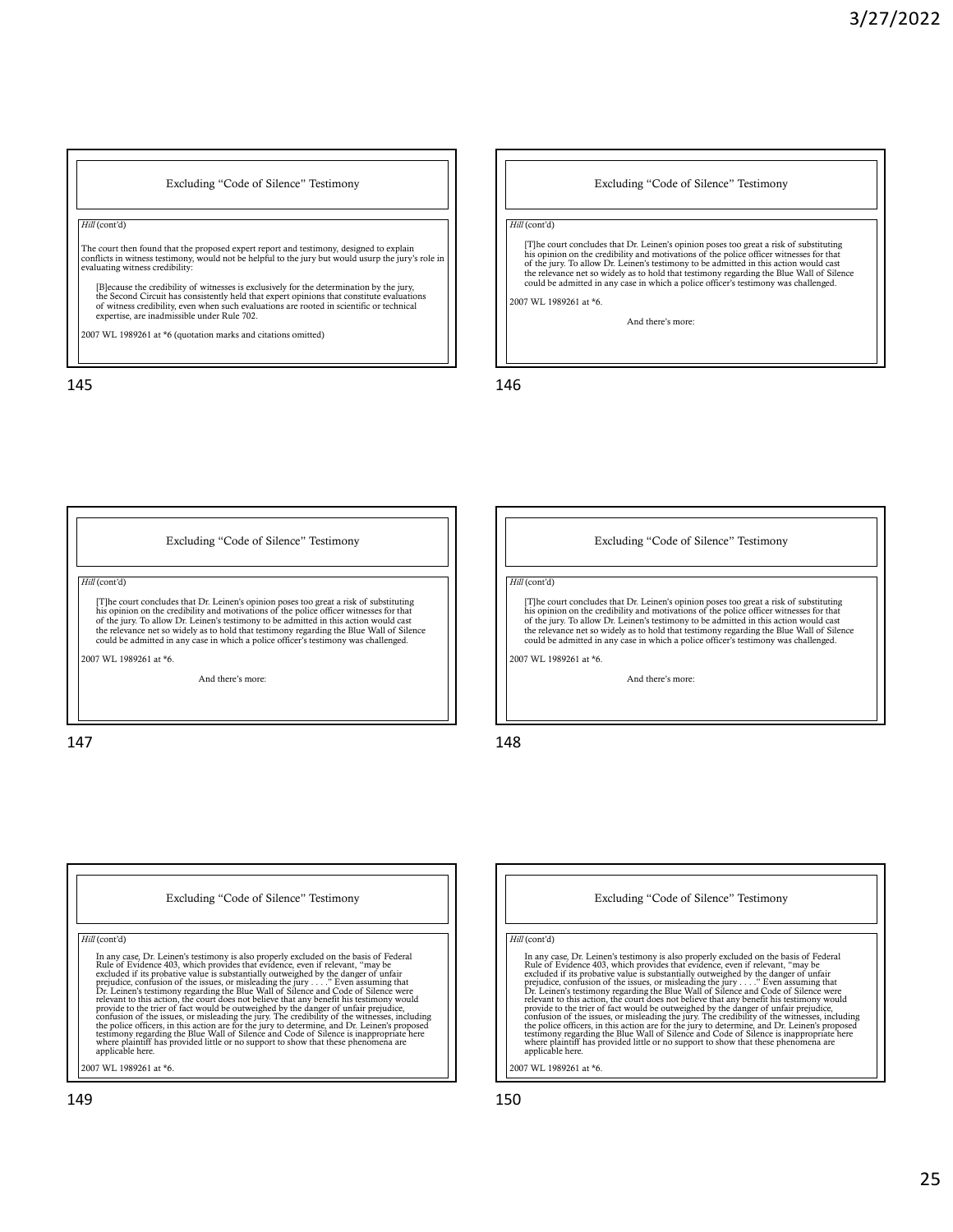# *Hill* (cont'd)

In any case, Dr. Leinen's testimony is also properly excluded on the basis of Federal Rule of Evidence 403, which provides that evidence, even if relevant, "may be excluded if its probative value is substantially outweighe

2007 WL 1989261 at \*6.

151 152

Excluding "Code of Silence" Testimony

### *Hill* (cont'd)

In any case, Dr. Leinen's testimony is also properly excluded on the basis of Federal Rule of Evidence 403, which provides that evidence, even if relevant, "may be excluded if its probative value is substantially outweighe

2007 WL 1989261 at \*6. The court granted defendants' motion to exclude.

# Excluding "Code of Silence" Testimony

*Lyles v. City of Dallas*

After suffering a beating, tasing, pepper spray, and racial verbal abuse from police officers in a<br>traffic stop, Lyles brought § 1983 action against two officers and City of Dallas, alleging<br>violations of his Fourth, Fifth

The Complaint also refers to a "custom and culture of not properly hiring, training, and disciplining officers concerning excessive use of force, particularly against racial<br>and ethnic minorities." . . . This culture has created a "blue wall of silence," among<br>DPD officers, whereby they refuse to report ea

3:11-CV-0428-P, 2011 WL 13154073 at \*1-2 (N.D. Tex. Sep. 16, 2011)





Excluding "Code of Silence" Testimony

*Lyles v. City of Dallas*

After suffering a beating, tasing, pepper spray, and racial verbal abuse from police officers in a<br>traffic stop, Lyles brought § 1983 action against two officers and City of Dallas, alleging<br>violations of his Fourth, Fifth

The Complaint also refers to a "custom and culture of not properly hiring, training,<br>and disciplining officers concerning excessive use of force, particularly against racial<br>and ethnic minorities." . . . This culture has c DPD officers, whereby they refuse to report each other for breaking the law.

3:11-CV-0428-P, 2011 WL 13154073 at \*1-2 (N.D. Tex. Sep. 16, 2011)



# *Lyles* (cont'd)

Even if Lyles's Complaint stated enough facts to support his argument that the chief of police is the final policymaker, Lyles does not include in his Complaint sufficient<br>facts to support his argument that the chief implemented an official policy or had, or<br>supported, an official custom, a "blue wall of s

2011 WL 13154073 at \*3.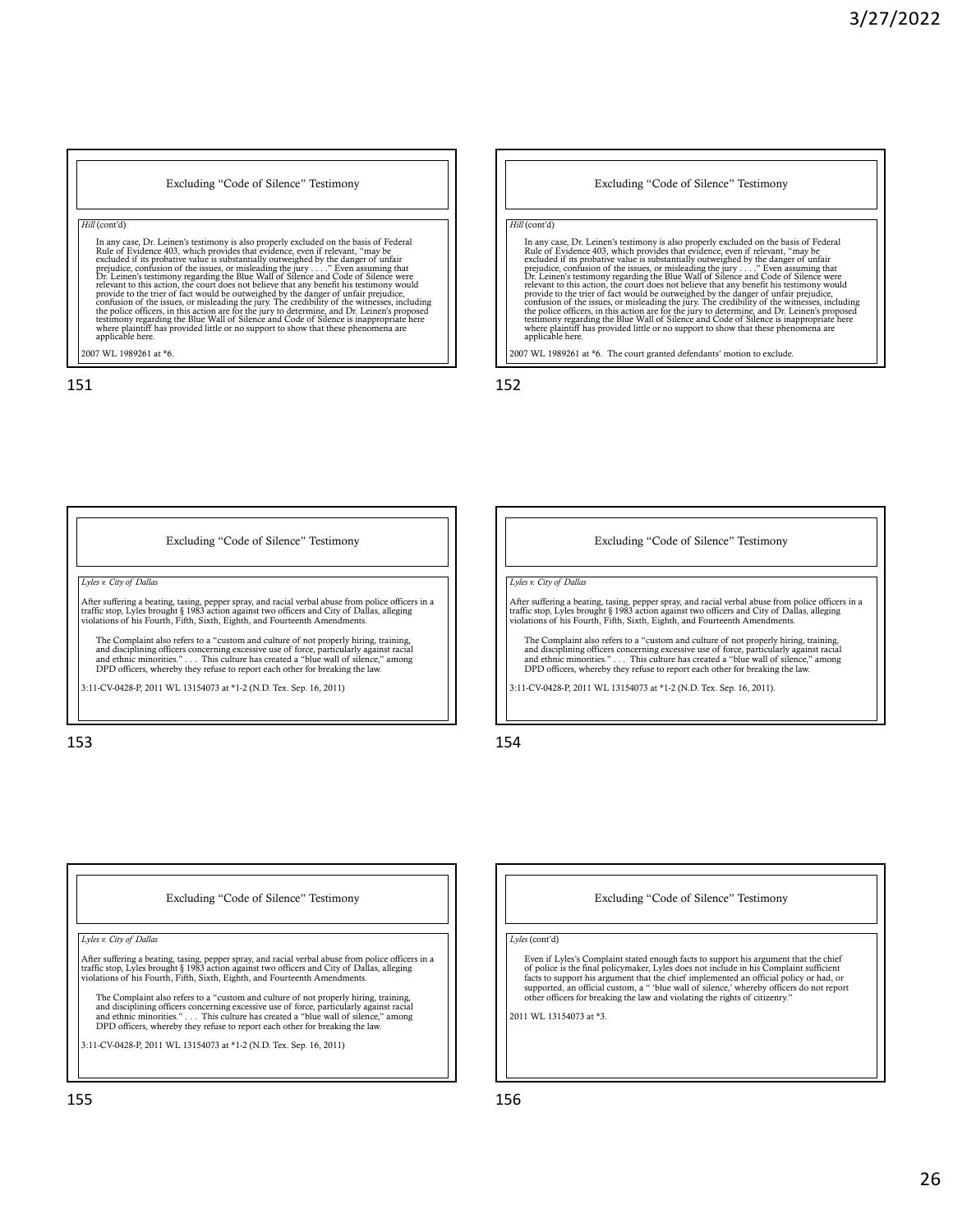### *Lyles* (cont'd)

Lyles refers to two other specific incidents he alleges show "concrete and widespread incidents of conspiratorial cover-up unaddressed through City hirring, disciplining, and/or training practices." . . . However, apart from conclusory assertions, the complaint does not contain any factual allegations showi how the City's hiring, disciplining, or training practices show the establishment, implementation, or a custom of acceptance of illegal behavior by police officers.

2011 WL 13154073 at \* 3.

157 158

Excluding "Code of Silence" Testimony

*Lyles* (cont'd)

Lyles refers to two other specific incidents he alleges show "concrete and widespread incidents of conspiratorial cover-up unaddressed through City hirring, disciplining, and/or training practices." . . . However, apart from conclusory assertions, the complaint does not contain any factual allegations showi how the City's hiring, disciplining, or training practices show the establishment, implementation, or a custom of acceptance of illegal behavior by police officers.

2011 WL 13154073 at \* 3.

## Excluding "Code of Silence" Testimony

### *Lyles* (cont'd)

Lyles refers to two other specific incidents he alleges show "concrete and widespread incidents of conspiratorial cover-up unaddressed through City hiring, disciplining, and/or training practices."... However, apart from conclusory assertions, the complaint does not contain any factual allegations showing t a custom tacitly approved by the chief or the City. Lyles makes no attempt to show<br>how the City's hiring, disciplining, or training practices show the establishment,<br>implementation, or a custom of acceptance of illegal beh

2011 WL 13154073 at \* 3.

159 160



2011 WL 13154073 at \* 4.





violations by untrained employees" which would "demonstrate deliberate indifference for purposes of failure to train."

2011 WL 13154073 at \* 4.

# Excluding "Code of Silence" Testimony

### *Lyles* (cont'd)



2011 WL 13154073 at \* 4.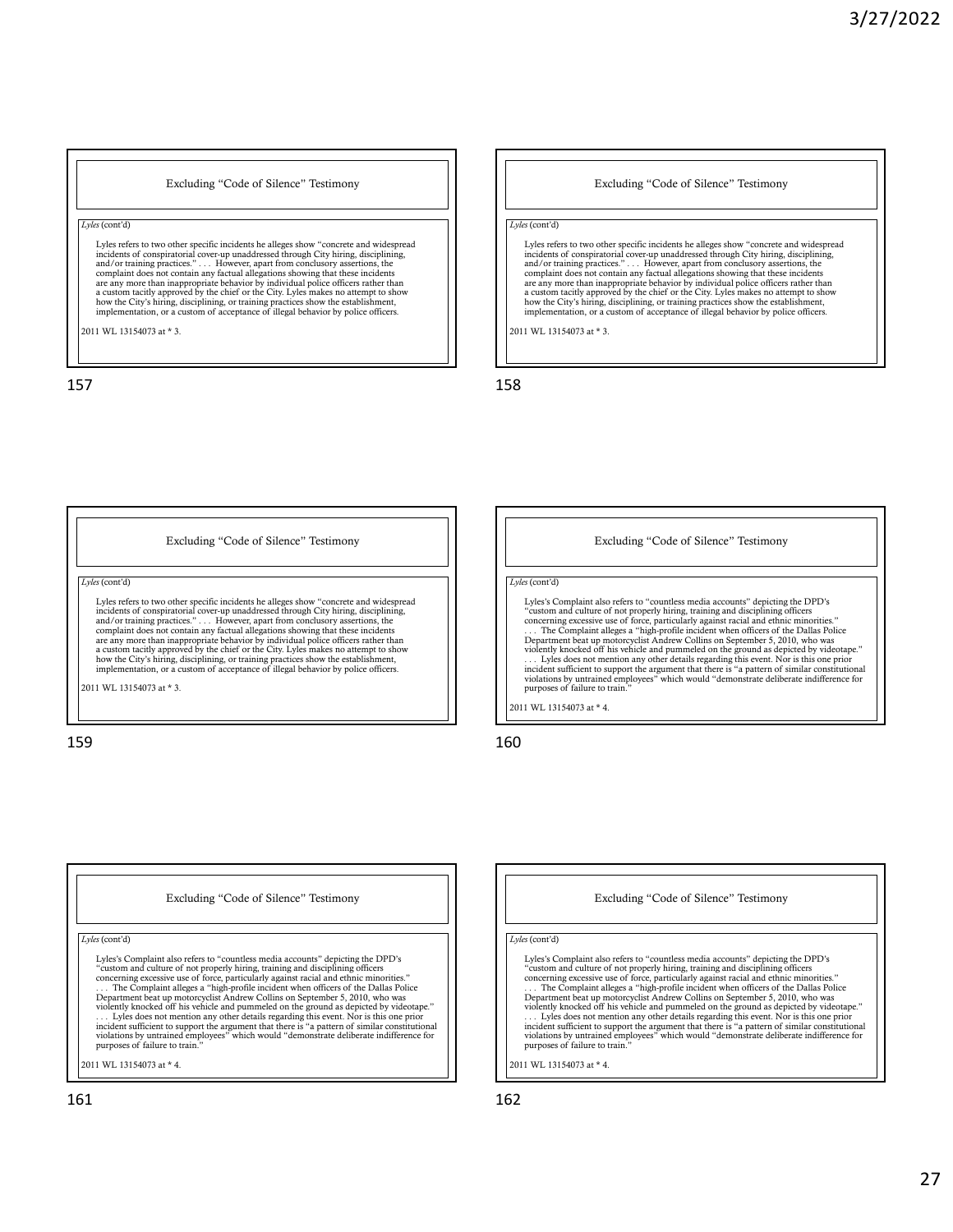## *Lyles* (cont'd)

Further, the media accounts are not specified, nor are the statistics showing the alleged disproportionate "number of Department incidents committed against<br>African-American subjects that is a product of an ongoing culture of conscious<br>indifference." . . . Such claims amount to legal conclusions and con in the proper use of force.

2011 WL 13154073 at \* 4 (citing *Iqbal v. Ashcroft*, 556 U.S. –––– 129 S. Ct. 1937, 1949-50 (2009)).

163 164

Excluding "Code of Silence" Testimony *Lyles* (cont'd) Further, the media accounts are not specified, nor are the statistics showing the alleged disproportionate "number of Department incidents committed against<br>African-American subjects that is a product of an ongoing culture of conscious<br>indifference." . . . Such claims amount to legal conclusions and con in the proper use of force.

2011 WL 13154073 at \* 4 (citing *Ashcroft v. Iqbal*, 556 U.S. 678 (2009)).

Excluding "Code of Silence" Testimony

## *Lyles* (cont'd)

Finally, without sufficient facts to find an official custom or policy of discrimination, Lyles's Complaint cannot state sufficient facts to support a claim that the chief's policies were the moving force behind the violation of Lyles's constitutional rights.<br>... Thus, Lyles's Complaint fails to state facts suf

2011 WL 13154073 at \* 4 (citations omitted).

# Undermining the "Code of Silence" Testimony

- Inadequate data (sample not representative)
- Unreliable Methodology
- No causal connection
- Irrelevant to this department in these times
- Unfair prejudice
- Confusion of issues
- Misleading the jury
- Usurping the jury's role (credibility determination)
- Poor definition (silent about what, in what situations, and to whom?

165 166

Undermining the "Code of Silence" Testimony The data experts use is old, and the Commissions all pointed the way to reform. Show that there has been reform. Directly controverting evidence: testimony and supporting statistics of officers reporting each other's misconduct.

Undermining the "Code of Silence" Testimony

In a 2021 trial against the City of Houston, the City presented as a fact witness former Houston<br>Police Chief Charles McClelland (who had served his entire 39-year career in HPD, from 1977 –<br>2016 overall; chief from 2010-2 Plaintiff's cross of Chief McClelland went something like this\*:

- Q Isn't it true that the police engage in what is known as a "wall of silence?"
- A No. I've never seen it in my career. That's something you plaintiffs' lawyers made up.

\*(This is from memory, not from a transcript. Houston prevailed, and there was no appeal.)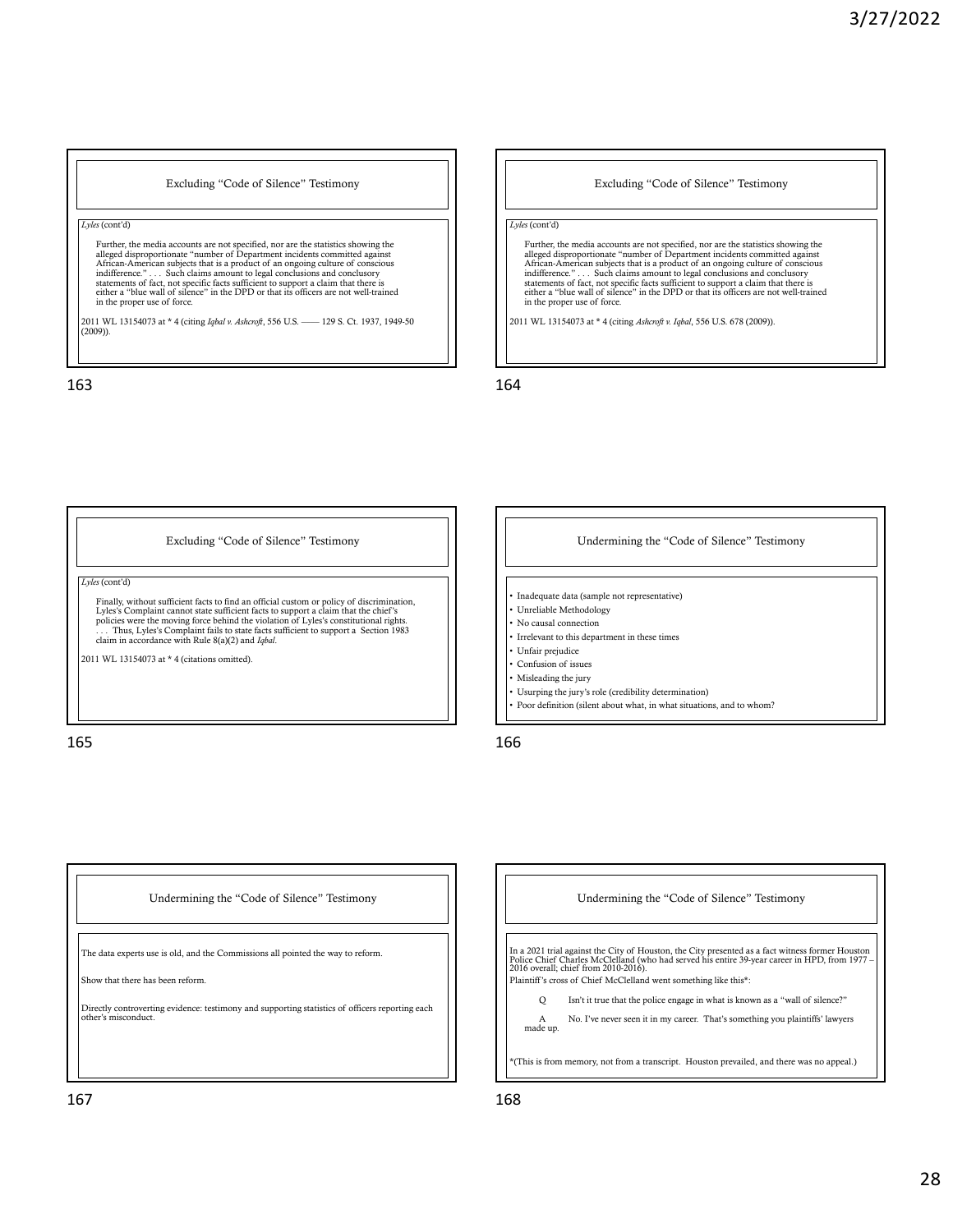

Undermining the "Code of Silence" Testimony Plaintiff's counsel followed up with a question to which he did not know the answer: Q: "Isn't it rare for a police officer to file a complaint against a fellow police officer?" And McClelland answered: A: "No, it's not rare. In fact, it's more common than not. 70% of all complaints against our officers are from other officers." (This exchange is from notes taken contemporaneously.)

171 172



Plaintiff's counsel followed up with a question to which he did not know the answer:

Q: "Isn't it rare for a police officer to file a complaint against a fellow police officer?"

And McClelland answered:

A: "No, it's not rare. In fact, it's more common than not. 70% of all complaints against our officers are from other officers."

(This exchange is from notes taken contemporaneously.)



Undermining the "Code of Silence" Testimony Plaintiff's counsel followed up with a question to which he did not know the answer: Q: "Isn't it rare for a police officer to file a complaint against a fellow police officer?" And McClelland answered: A: "No, it's not rare. In fact, it's more common than not. 70% of all complaints against our officers are from other officers." (This exchange is from notes taken contemporaneously.)

Undermining the "Code of Silence" Testimony

Juries will determine witness credibility.

If you can obtain (recent) statistics to support a statement like this one that the vast majority of complaints against officers are filed by other officers, that will strengthen the testimony and help undermine the plaintiff's claims of a code of silence in this department at the relevant time.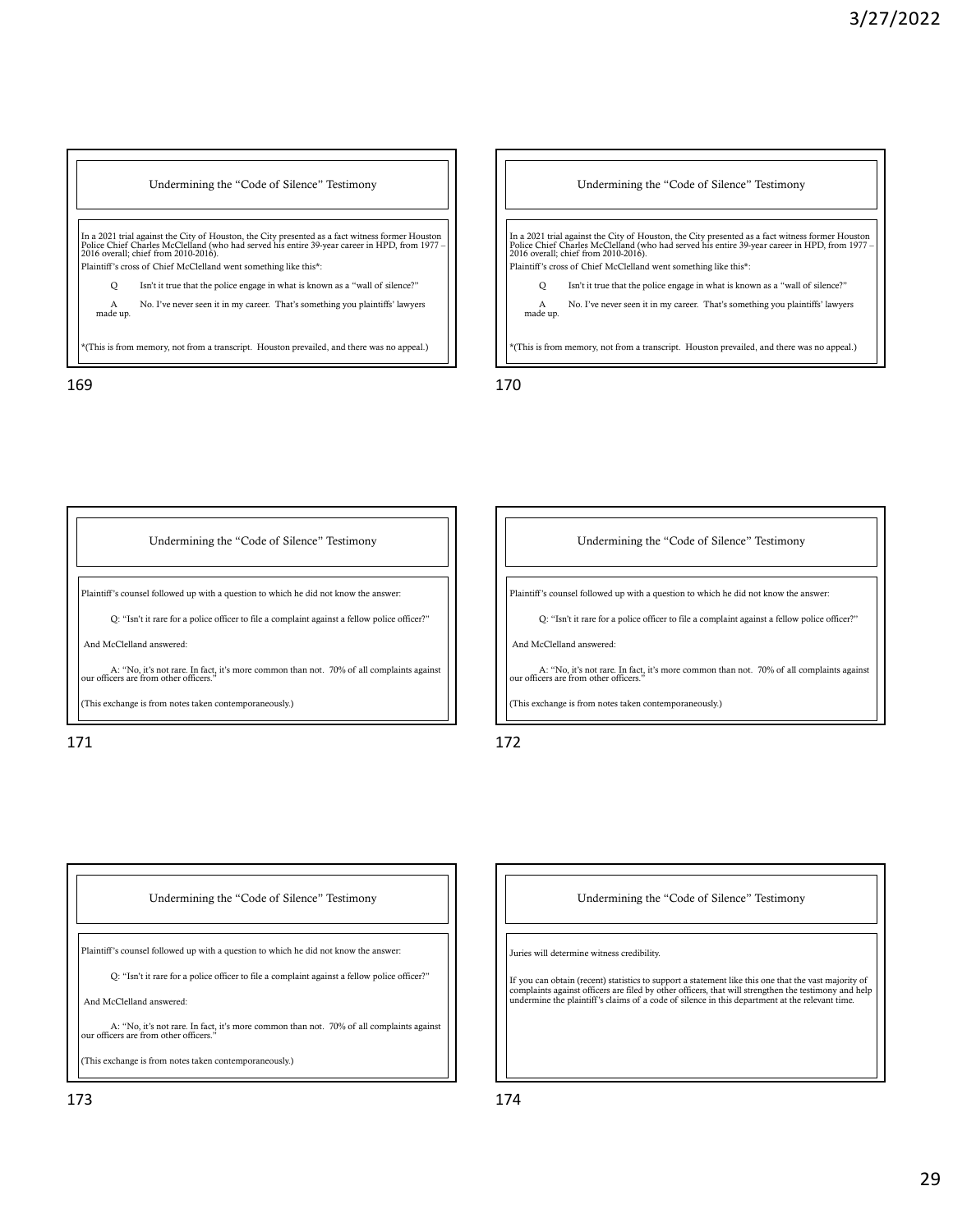Undermining the "Code of Silence" Testimony

Emphasize that if the Code of Silence ever existed on any widespread basis that could serve as grounds for municipal liability, that it a thing of the past.

The code our officers follow today is a Code of Honor, and it is directly opposed to a Code of Silence.

175 176

Undermining the "Code of Silence" Testimony

Emphasize that if the Code of Silence ever existed on any widespread basis that could serve as grounds for municipal liability, that it a thing of the past.

The code our officers follow today is a Code of Honor, and it is directly opposed to a Code of Silence.